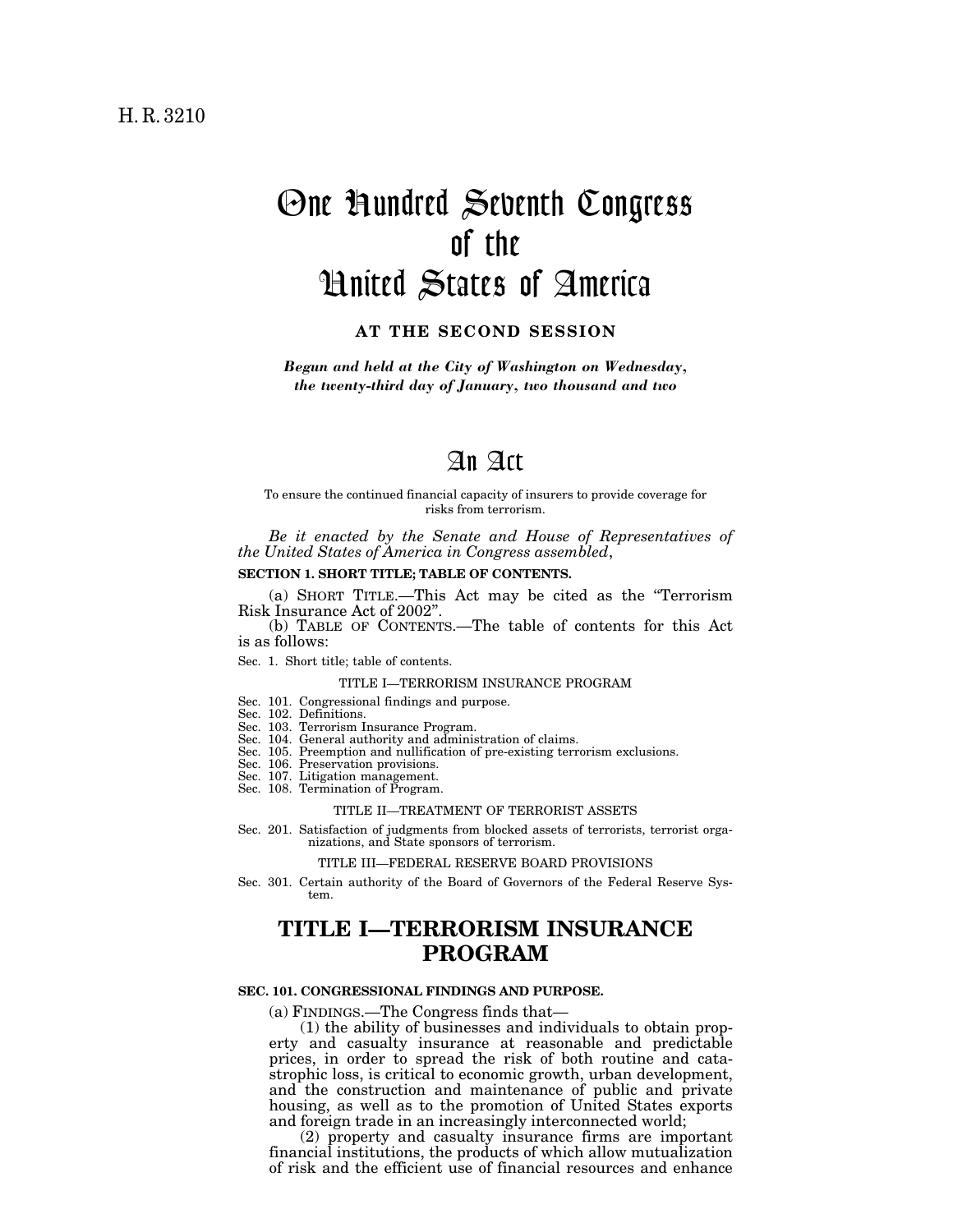the ability of the economy to maintain stability, while responding to a variety of economic, political, environmental, and other risks with a minimum of disruption;

(3) the ability of the insurance industry to cover the unprecedented financial risks presented by potential acts of terrorism in the United States can be a major factor in the recovery from terrorist attacks, while maintaining the stability of the economy;

(4) widespread financial market uncertainties have arisen following the terrorist attacks of September 11, 2001, including the absence of information from which financial institutions can make statistically valid estimates of the probability and cost of future terrorist events, and therefore the size, funding, and allocation of the risk of loss caused by such acts of terrorism;

(5) a decision by property and casualty insurers to deal with such uncertainties, either by terminating property and casualty coverage for losses arising from terrorist events, or by radically escalating premium coverage to compensate for risks of loss that are not readily predictable, could seriously hamper ongoing and planned construction, property acquisition, and other business projects, generate a dramatic increase in rents, and otherwise suppress economic activity; and

(6) the United States Government should provide temporary financial compensation to insured parties, contributing to the stabilization of the United States economy in a time of national crisis, while the financial services industry develops the systems, mechanisms, products, and programs necessary to create a viable financial services market for private terrorism risk insurance.

(b) PURPOSE.—The purpose of this title is to establish a temporary Federal program that provides for a transparent system of shared public and private compensation for insured losses resulting from acts of terrorism, in order to—

(1) protect consumers by addressing market disruptions and ensure the continued widespread availability and affordability of property and casualty insurance for terrorism risk; and

(2) allow for a transitional period for the private markets to stabilize, resume pricing of such insurance, and build capacity to absorb any future losses, while preserving State insurance regulation and consumer protections.

#### **SEC. 102. DEFINITIONS.**

In this title, the following definitions shall apply:

(1) ACT OF TERRORISM.—

(A) CERTIFICATION.—The term "act of terrorism" means any act that is certified by the Secretary, in concurrence with the Secretary of State, and the Attorney General of the United States—

(i) to be an act of terrorism;

(ii) to be a violent act or an act that is dangerous to—

(I) human life;

(II) property; or

(III) infrastructure;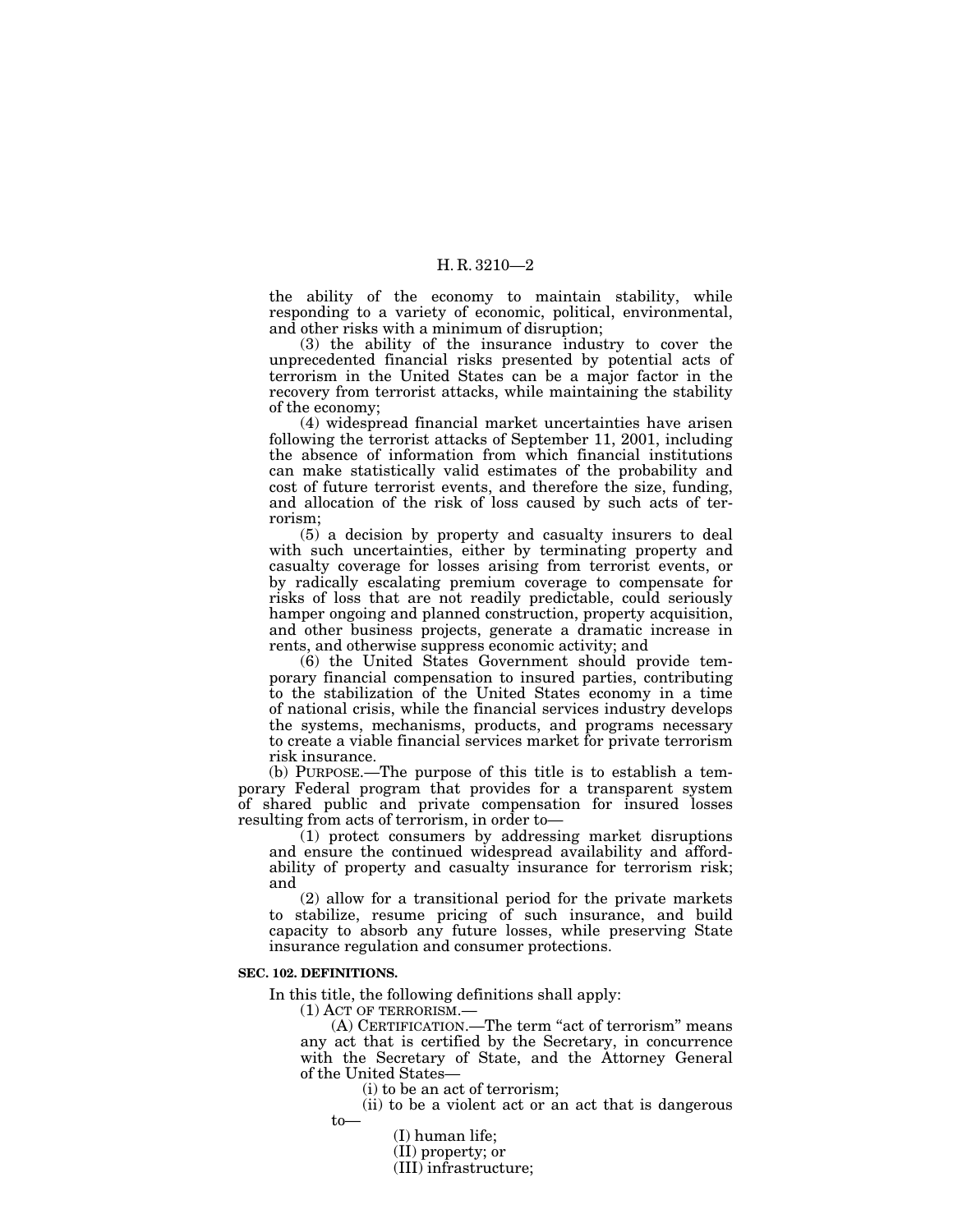(iii) to have resulted in damage within the United States, or outside of the United States in the case of—

(I) an air carrier or vessel described in para $graph (5)(B);$  or

(II) the premises of a United States mission; and

(iv) to have been committed by an individual or individuals acting on behalf of any foreign person or foreign interest, as part of an effort to coerce the civilian population of the United States or to influence the policy or affect the conduct of the United States Government by coercion.

(B) LIMITATION.—No act shall be certified by the Secretary as an act of terrorism if—

(i) the act is committed as part of the course of a war declared by the Congress, except that this clause shall not apply with respect to any coverage for workers' compensation; or

(ii) property and casualty insurance losses resulting from the act, in the aggregate, do not exceed \$5,000,000.

(C) DETERMINATIONS FINAL.—Any certification of, or determination not to certify, an act as an act of terrorism under this paragraph shall be final, and shall not be subject to judicial review.

(D) NONDELEGATION.—The Secretary may not delegate or designate to any other officer, employee, or person, any determination under this paragraph of whether, during the effective period of the Program, an act of terrorism has occurred.

(2) AFFILIATE.—The term ''affiliate'' means, with respect to an insurer, any entity that controls, is controlled by, or is under common control with the insurer.

(3) CONTROL.—An entity has ''control'' over another entity, if—

(A) the entity directly or indirectly or acting through 1 or more other persons owns, controls, or has power to vote 25 percent or more of any class of voting securities of the other entity;

(B) the entity controls in any manner the election of a majority of the directors or trustees of the other entity; or

(C) the Secretary determines, after notice and opportunity for hearing, that the entity directly or indirectly exercises a controlling influence over the management or policies of the other entity.

(4) DIRECT EARNED PREMIUM.—The term ''direct earned premium'' means a direct earned premium for property and casualty insurance issued by any insurer for insurance against losses occurring at the locations described in subparagraphs  $(A)$  and  $(B)$  of paragraph  $(5)$ .

(5) INSURED LOSS.—The term ''insured loss'' means any loss resulting from an act of terrorism (including an act of war, in the case of workers' compensation) that is covered by primary or excess property and casualty insurance issued by an insurer if such loss—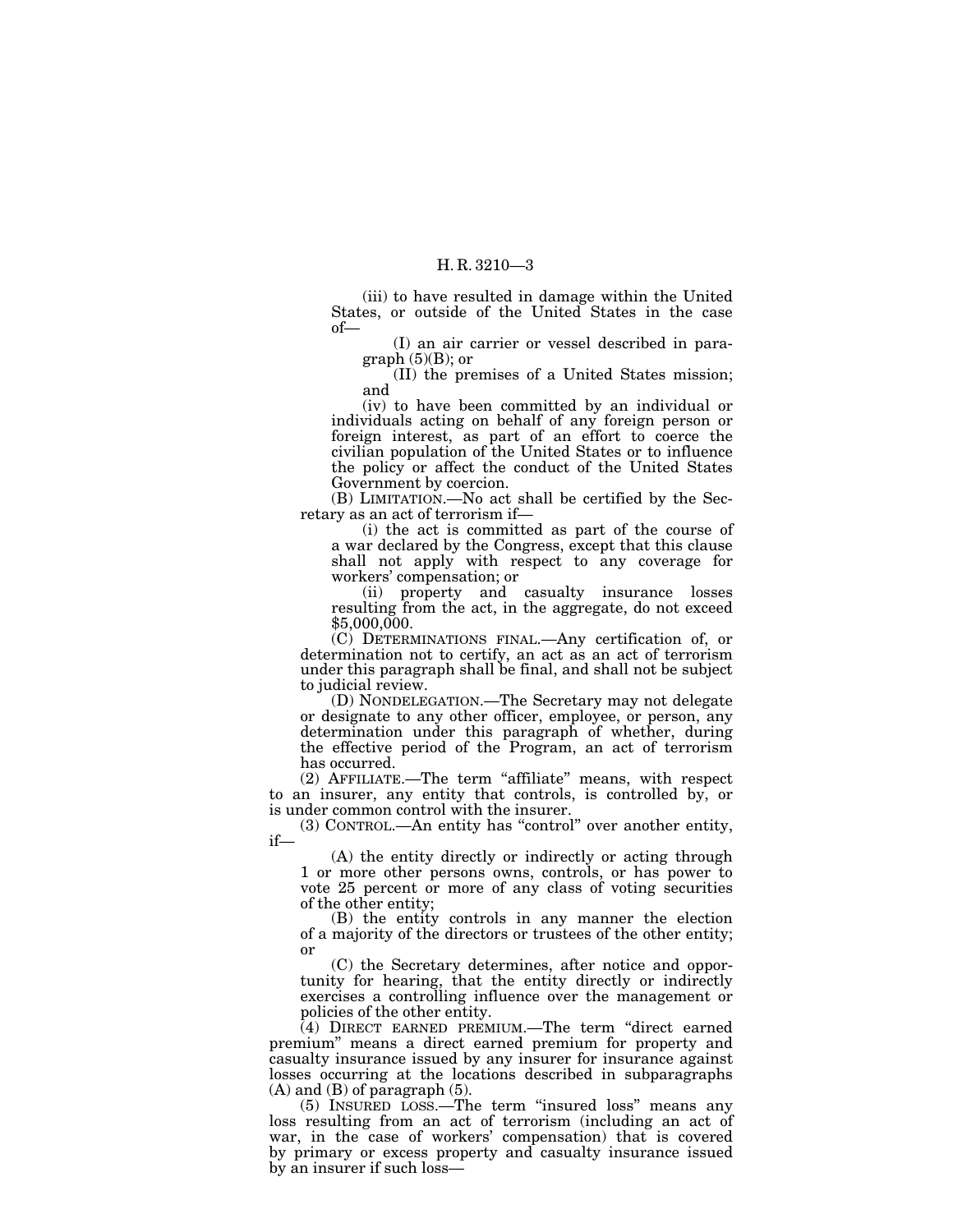(A) occurs within the United States; or

(B) occurs to an air carrier (as defined in section 40102 of title 49, United States Code), to a United States flag vessel (or a vessel based principally in the United States, on which United States income tax is paid and whose insurance coverage is subject to regulation in the United States), regardless of where the loss occurs, or at the premises of any United States mission.

 $(6)$  INSURER.—The term "insurer" means any entity, including any affiliate thereof—

 $\overline{A}$ ) that is— (i) licensed or admitted to engage in the business of providing primary or excess insurance in any State;

(ii) not licensed or admitted as described in clause (i), if it is an eligible surplus line carrier listed on the Quarterly Listing of Alien Insurers of the NAIC, or any successor thereto;

(iii) approved for the purpose of offering property and casualty insurance by a Federal agency in connection with maritime, energy, or aviation activity;

(iv) a State residual market insurance entity or State workers' compensation fund; or

(v) any other entity described in section 103(f), to the extent provided in the rules of the Secretary issued under section 103(f);

(B) that receives direct earned premiums for any type of commercial property and casualty insurance coverage, other than in the case of entities described in sections 103(d) and 103(f); and

(C) that meets any other criteria that the Secretary may reasonably prescribe.

(7) INSURER DEDUCTIBLE.—The term ''insurer deductible'' means—

(A) for the Transition Period, the value of an insurer's direct earned premiums over the calendar year immediately preceding the date of enactment of this Act, multiplied by 1 percent;

(B) for Program Year 1, the value of an insurer's direct earned premiums over the calendar year immediately preceding Program Year 1, multiplied by 7 percent;

(C) for Program Year 2, the value of an insurer's direct earned premiums over the calendar year immediately preceding Program Year 2, multiplied by 10 percent;

(D) for Program Year 3, the value of an insurer's direct earned premiums over the calendar year immediately preceding Program Year 3, multiplied by 15 percent; and

(E) notwithstanding subparagraphs (A) through (D), for the Transition Period, Program Year 1, Program Year 2, or Program Year 3, if an insurer has not had a full year of operations during the calendar year immediately preceding such Period or Program Year, such portion of the direct earned premiums of the insurer as the Secretary determines appropriate, subject to appropriate methodologies established by the Secretary for measuring such direct earned premiums.

(8) NAIC.—The term ''NAIC'' means the National Association of Insurance Commissioners.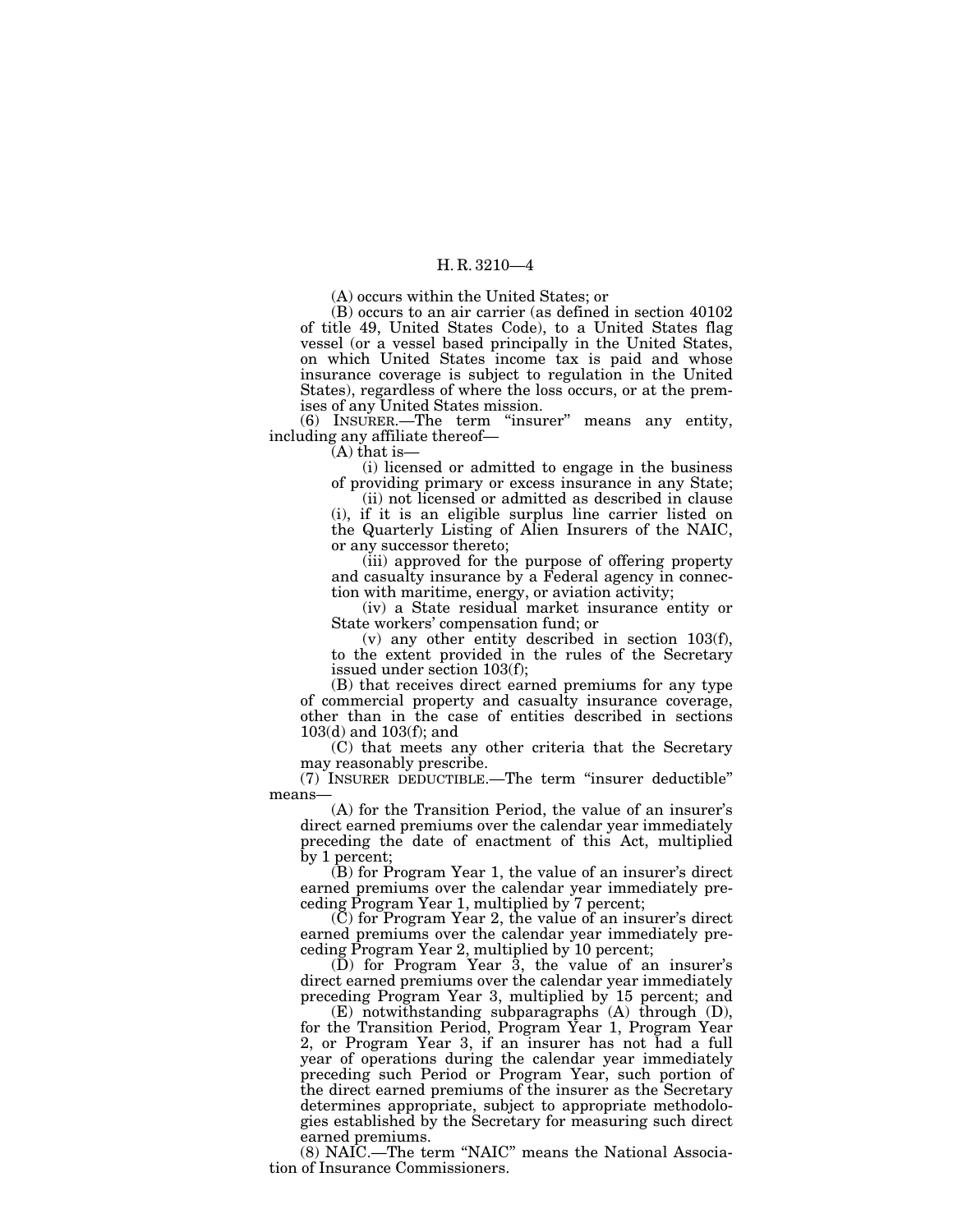(9) PERSON.—The term ''person'' means any individual, business or nonprofit entity (including those organized in the form of a partnership, limited liability company, corporation, or association), trust or estate, or a State or political subdivision of a State or other governmental unit.

(10) PROGRAM.—The term "Program" means the Terrorism Insurance Program established by this title.

(11) PROGRAM YEARS.—

(A) TRANSITION PERIOD.—The term ''Transition Period'' means the period beginning on the date of enactment of this Act and ending on December 31, 2002.

(B) PROGRAM YEAR 1.—The term ''Program Year 1'' means the period beginning on January 1, 2003 and ending on December 31, 2003.

(C) PROGRAM YEAR 2.—The term ''Program Year 2'' means the period beginning on January 1, 2004 and ending on December 31, 2004.

(D) PROGRAM YEAR 3.—The term ''Program Year 3'' means the period beginning on January 1, 2005 and ending on December 31, 2005.

(12) PROPERTY AND CASUALTY INSURANCE.—The term ''property and casualty insurance''—

(A) means commercial lines of property and casualty insurance, including excess insurance, workers' compensation insurance, and surety insurance; and

(B) does not include—

(i) Federal crop insurance issued or reinsured under the Federal Crop Insurance Act (7 U.S.C. 1501 et seq.), or any other type of crop or livestock insurance that is privately issued or reinsured;

(ii) private mortgage insurance (as that term is defined in section 2 of the Homeowners Protection Act of 1998 (12 U.S.C. 4901)) or title insurance;

(iii) financial guaranty insurance issued by monoline financial guaranty insurance corporations;

(iv) insurance for medical malpractice;

(v) health or life insurance, including group life insurance;

(vi) flood insurance provided under the National Flood Insurance Act of 1968 (42 U.S.C. 4001 et seq.); or

(vii) reinsurance or retrocessional reinsurance.

(13) SECRETARY.—The term ''Secretary'' means the Secretary of the Treasury.

(14) STATE.—The term ''State'' means any State of the United States, the District of Columbia, the Commonwealth of Puerto Rico, the Commonwealth of the Northern Mariana Islands, American Samoa, Guam, each of the United States Virgin Islands, and any territory or possession of the United States.

(15) UNITED STATES.—The term ''United States'' means the several States, and includes the territorial sea and the continental shelf of the United States, as those terms are defined in the Violent Crime Control and Law Enforcement Act of 1994 (18 U.S.C. 2280, 2281).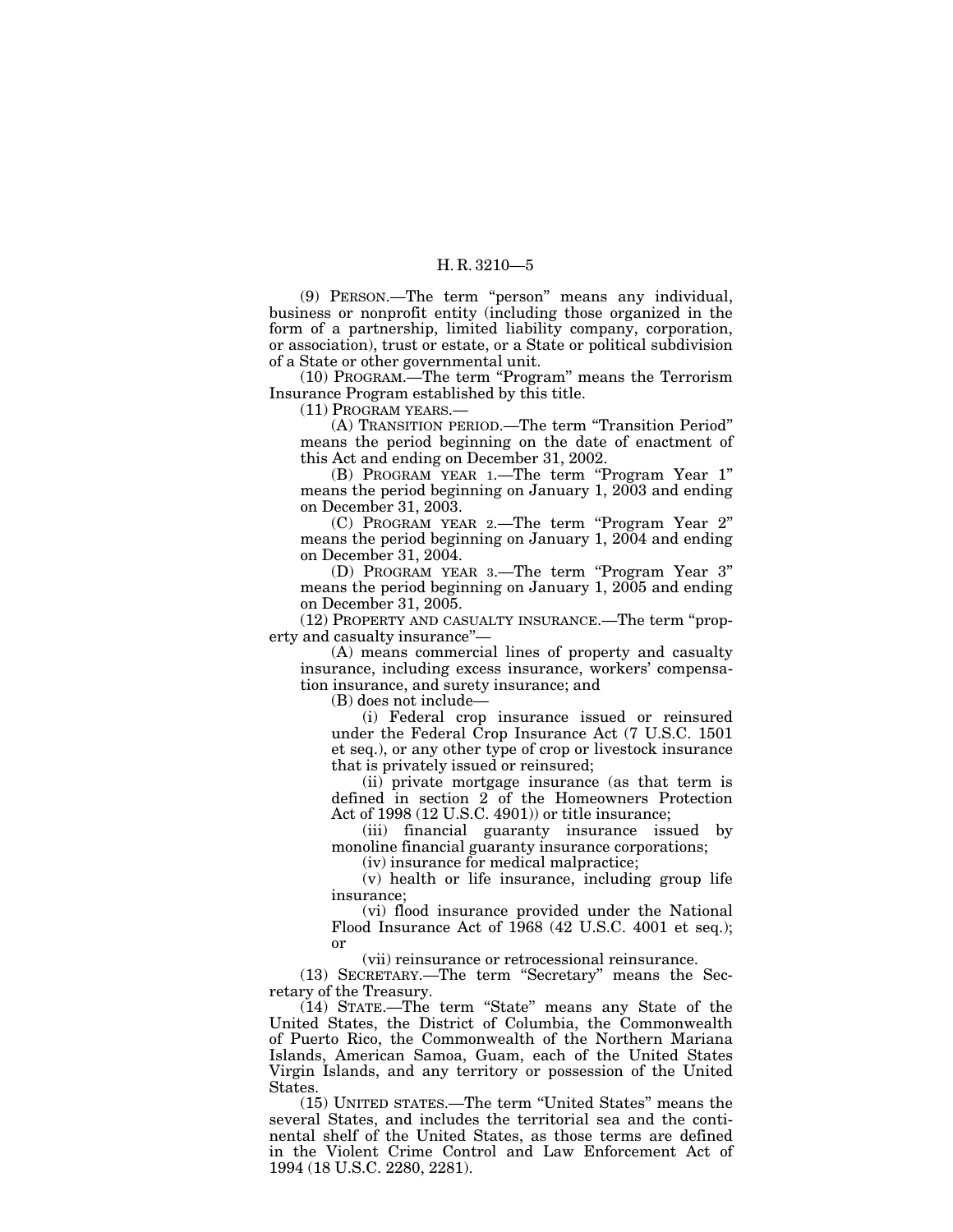(16) RULE OF CONSTRUCTION FOR DATES.—With respect to any reference to a date in this title, such day shall be construed—

(A) to begin at 12:01 a.m. on that date; and

(B) to end at midnight on that date.

#### **SEC. 103. TERRORISM INSURANCE PROGRAM.**

(a) ESTABLISHMENT OF PROGRAM.—

(1) IN GENERAL.—There is established in the Department of the Treasury the Terrorism Insurance Program.

(2) AUTHORITY OF THE SECRETARY.—Notwithstanding any other provision of State or Federal law, the Secretary shall administer the Program, and shall pay the Federal share of compensation for insured losses in accordance with subsection (e).

(3) MANDATORY PARTICIPATION.—Each entity that meets the definition of an insurer under this title shall participate in the Program.

(b) CONDITIONS FOR FEDERAL PAYMENTS.—No payment may be made by the Secretary under this section with respect to an insured loss that is covered by an insurer, unless—

(1) the person that suffers the insured loss, or a person acting on behalf of that person, files a claim with the insurer;

(2) the insurer provides clear and conspicuous disclosure to the policyholder of the premium charged for insured losses covered by the Program and the Federal share of compensation for insured losses under the Program—

(A) in the case of any policy that is issued before the date of enactment of this Act, not later than 90 days after that date of enactment;

(B) in the case of any policy that is issued within 90 days of the date of enactment of this Act, at the time of offer, purchase, and renewal of the policy; and

(C) in the case of any policy that is issued more than 90 days after the date of enactment of this Act, on a separate line item in the policy, at the time of offer, purchase, and renewal of the policy;

(3) the insurer processes the claim for the insured loss in accordance with appropriate business practices, and any reasonable procedures that the Secretary may prescribe; and

(4) the insurer submits to the Secretary, in accordance with such reasonable procedures as the Secretary may establish—

(A) a claim for payment of the Federal share of compensation for insured losses under the Program;

(B) written certification—

(i) of the underlying claim; and

(ii) of all payments made for insured losses; and (C) certification of its compliance with the provisions of this subsection.

(c) MANDATORY AVAILABILITY.—

(1) INITIAL PROGRAM PERIODS.—During the period beginning on the first day of the Transition Period and ending on the last day of Program Year 2, each entity that meets the definition of an insurer under section 102—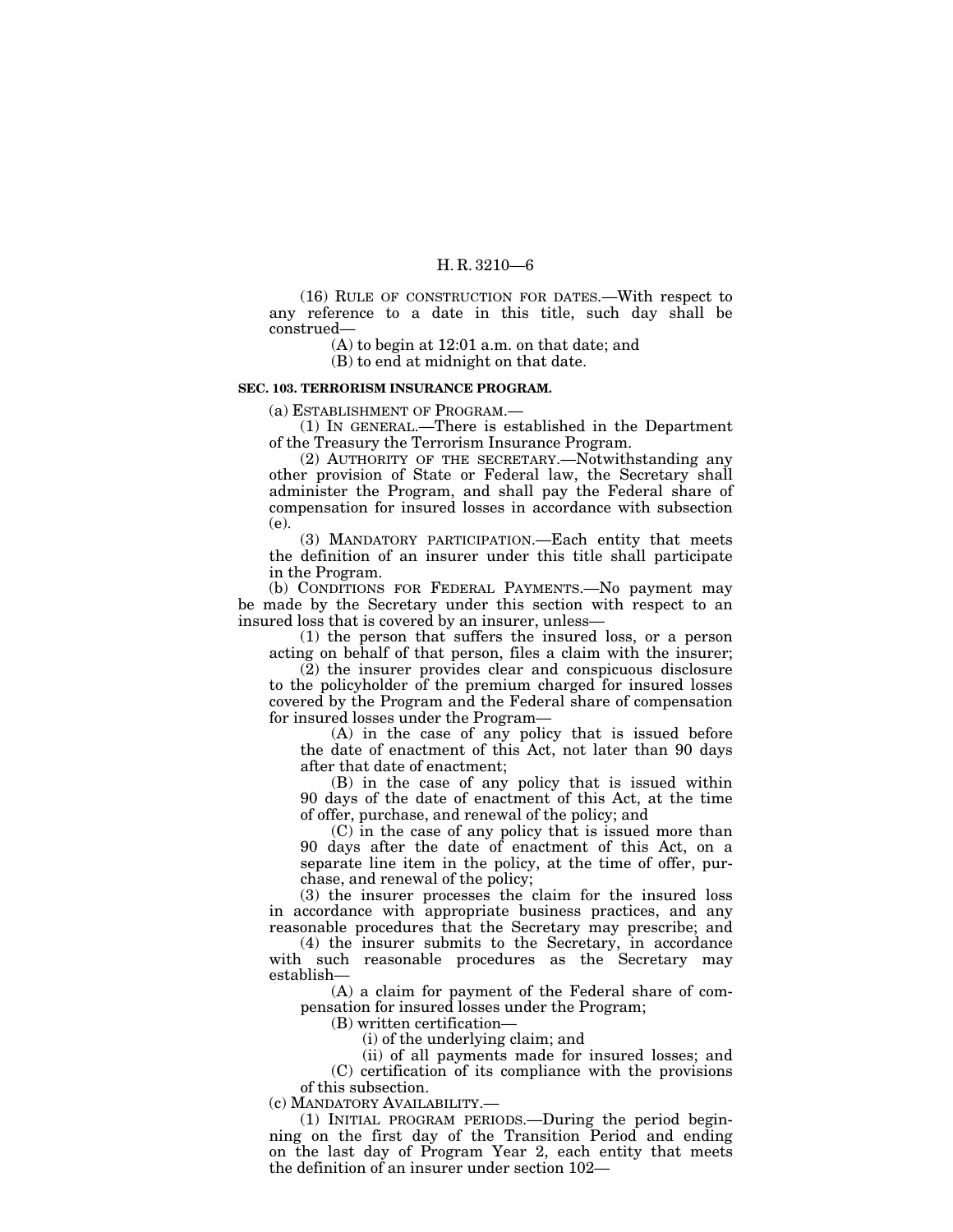(A) shall make available, in all of its property and casualty insurance policies, coverage for insured losses; and

(B) shall make available property and casualty insurance coverage for insured losses that does not differ materially from the terms, amounts, and other coverage limitations applicable to losses arising from events other than acts of terrorism.

(2) PROGRAM YEAR 3.—Not later than September 1, 2004, the Secretary shall, based on the factors referred to in section 108(d)(1), determine whether the provisions of subparagraphs (A) and (B) of paragraph (1) should be extended through Program Year 3.

(d) STATE RESIDUAL MARKET INSURANCE ENTITIES.—

(1) IN GENERAL.—The Secretary shall issue regulations, as soon as practicable after the date of enactment of this Act, that apply the provisions of this title to State residual market insurance entities and State workers' compensation funds.

(2) TREATMENT OF CERTAIN ENTITIES.—For purposes of the regulations issued pursuant to paragraph (1)—

(A) a State residual market insurance entity that does not share its profits and losses with private sector insurers shall be treated as a separate insurer; and

(B) a State residual market insurance entity that shares its profits and losses with private sector insurers shall not be treated as a separate insurer, and shall report to each private sector insurance participant its share of the insured losses of the entity, which shall be included in each private sector insurer's insured losses.

(3) TREATMENT OF PARTICIPATION IN CERTAIN ENTITIES.— Any insurer that participates in sharing profits and losses of a State residual market insurance entity shall include in its calculations of premiums any premiums distributed to the insurer by the State residual market insurance entity. (e) INSURED LOSS SHARED COMPENSATION.—

(1) FEDERAL SHARE.—

(A) IN GENERAL.—The Federal share of compensation under the Program to be paid by the Secretary for insured losses of an insurer during the Transition Period and each Program Year shall be equal to 90 percent of that portion of the amount of such insured losses that exceeds the applicable insurer deductible required to be paid during such Transition Period or such Program Year.

(B) PROHIBITION ON DUPLICATIVE COMPENSATION.—The Federal share of compensation for insured losses under the Program shall be reduced by the amount of compensation provided by the Federal Government to any person under any other Federal program for those insured losses. (2) CAP ON ANNUAL LIABILITY.—

(A) IN GENERAL.—Notwithstanding paragraph (1) or any other provision of Federal or State law, if the aggregate insured losses exceed \$100,000,000,000, during the period beginning on the first day of the Transition Period and ending on the last day of Program Year 1, or during Program Year 2 or Program Year 3 (until such time as the Congress may act otherwise with respect to such losses)—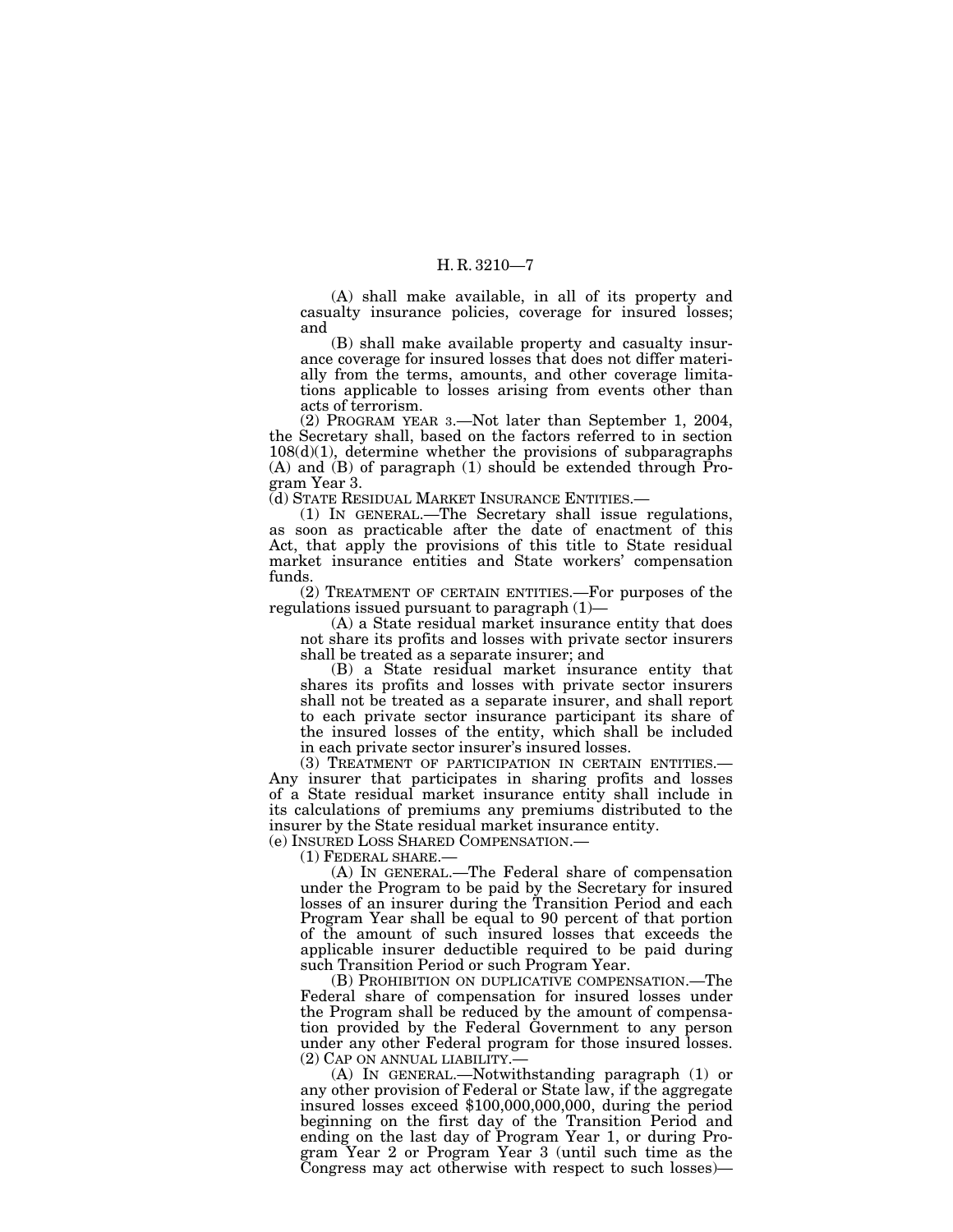(i) the Secretary shall not make any payment under this title for any portion of the amount of such losses that exceeds \$100,000,000,000; and

(ii) no insurer that has met its insurer deductible shall be liable for the payment of any portion of that amount that exceeds \$100,000,000,000.

(B) INSURER SHARE.—For purposes of subparagraph (A), the Secretary shall determine the pro rata share of insured losses to be paid by each insurer that incurs insured losses under the Program.

(3) NOTICE TO CONGRESS.—The Secretary shall notify the Congress if estimated or actual aggregate insured losses exceed  $$100,000,000,000$  during the period beginning on the first day of the Transition Period and ending on the last day of Program Year 1, or during Program Year 2 or Program Year 3, and the Congress shall determine the procedures for and the source of any payments for such excess insured losses.

(4) FINAL NETTING.—The Secretary shall have sole discretion to determine the time at which claims relating to any insured loss or act of terrorism shall become final.

(5) DETERMINATIONS FINAL.—Any determination of the Secretary under this subsection shall be final, unless expressly provided, and shall not be subject to judicial review.

(6) INSURANCE MARKETPLACE AGGREGATE RETENTION AMOUNT.—For purposes of paragraph (7), the insurance marketplace aggregate retention amount shall be—

(A) for the period beginning on the first day of the Transition Period and ending on the last day of Program Year 1, the lesser of—

(i) \$10,000,000,000; and

(ii) the aggregate amount, for all insurers, of insured losses during such period;

(B) for Program Year 2, the lesser of—

(i) \$12,500,000,000; and

(ii) the aggregate amount, for all insurers, of insured losses during such Program Year; and

(C) for Program Year 3, the lesser of—

(i) \$15,000,000,000; and

(ii) the aggregate amount, for all insurers, of insured losses during such Program Year.

(7) RECOUPMENT OF FEDERAL SHARE.—

(A) MANDATORY RECOUPMENT AMOUNT.—For purposes of this paragraph, the mandatory recoupment amount for each of the periods referred to in subparagraphs (A), (B), and (C) of paragraph (6) shall be the difference between—

(i) the insurance marketplace aggregate retention amount under paragraph (6) for such period; and

(ii) the aggregate amount, for all insurers, of insured losses during such period that are not compensated by the Federal Government because such losses—

(I) are within the insurer deductible for the insurer subject to the losses; or

(II) are within the portion of losses of the insurer that exceed the insurer deductible, but are not compensated pursuant to paragraph (1).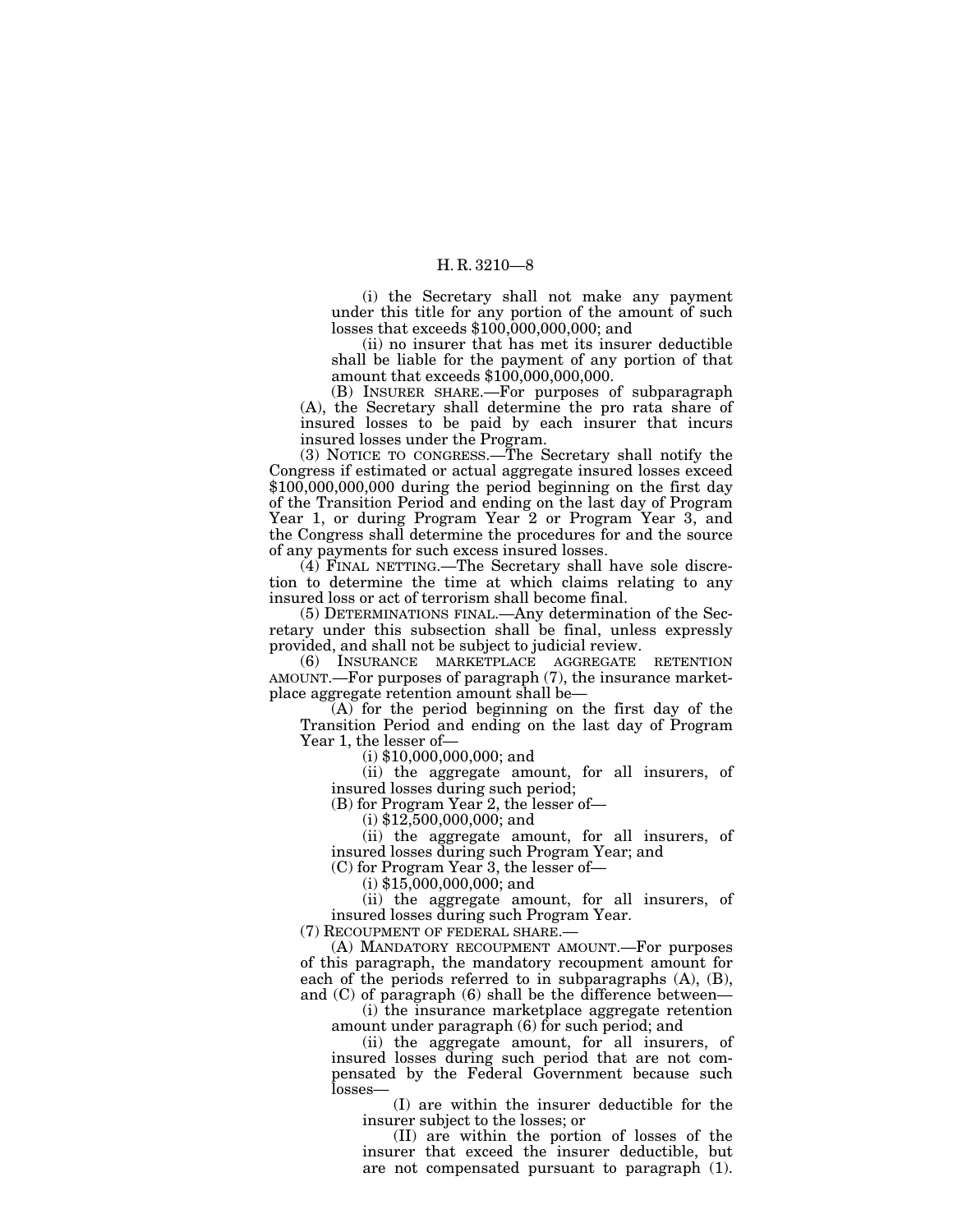(B) NO MANDATORY RECOUPMENT IF UNCOMPENSATED LOSSES EXCEED INSURANCE MARKETPLACE RETENTION.—Notwithstanding subparagraph (A), if the aggregate amount of uncompensated insured losses referred to in clause (ii) of such subparagraph for any period referred to in subparagraph  $(A)$ ,  $(B)$ ,  $\overline{or}$   $(C)$  of paragraph  $(6)$  is greater than the insurance marketplace aggregate retention amount under paragraph (6) for such period, the mandatory recoupment amount shall be \$0.

(C) MANDATORY ESTABLISHMENT OF SURCHARGES TO RECOUP MANDATORY RECOUPMENT AMOUNT.—The Secretary shall collect, for repayment of the Federal financial assistance provided in connection with all acts of terrorism (or acts of war, in the case of workers compensation) occurring during any of the periods referred to in subparagraph (A), (B), or (C) of paragraph (6), terrorism loss riskspreading premiums in an amount equal to any mandatory recoupment amount for such period.

(D) DISCRETIONARY RECOUPMENT OF REMAINDER OF FINANCIAL ASSISTANCE.—To the extent that the amount of Federal financial assistance provided exceeds any mandatory recoupment amount, the Secretary may recoup, through terrorism loss risk-spreading premiums, such additional amounts that the Secretary believes can be recouped, based on—

(i) the ultimate costs to taxpayers of no additional recoupment;

(ii) the economic conditions in the commercial marketplace, including the capitalization, profitability, and investment returns of the insurance industry and the current cycle of the insurance markets;

(iii) the affordability of commercial insurance for small- and medium-sized businesses; and

(iv) such other factors as the Secretary considers appropriate.

(8) POLICY SURCHARGE FOR TERRORISM LOSS RISK-SPREADING PREMIUMS.—

(A) POLICYHOLDER PREMIUM.—Any amount established by the Secretary as a terrorism loss risk-spreading premium shall—

(i) be imposed as a policyholder premium surcharge on property and casualty insurance policies in force after the date of such establishment;

(ii) begin with such period of coverage during the year as the Secretary determines appropriate; and

(iii) be based on a percentage of the premium amount charged for property and casualty insurance coverage under the policy.

(B) COLLECTION.—The Secretary shall provide for insurers to collect terrorism loss risk-spreading premiums and remit such amounts collected to the Secretary.

(C) PERCENTAGE LIMITATION.—A terrorism loss riskspreading premium (including any additional amount included in such premium on a discretionary basis pursuant to paragraph  $(7)(D)$  may not exceed, on an annual basis, the amount equal to 3 percent of the premium charged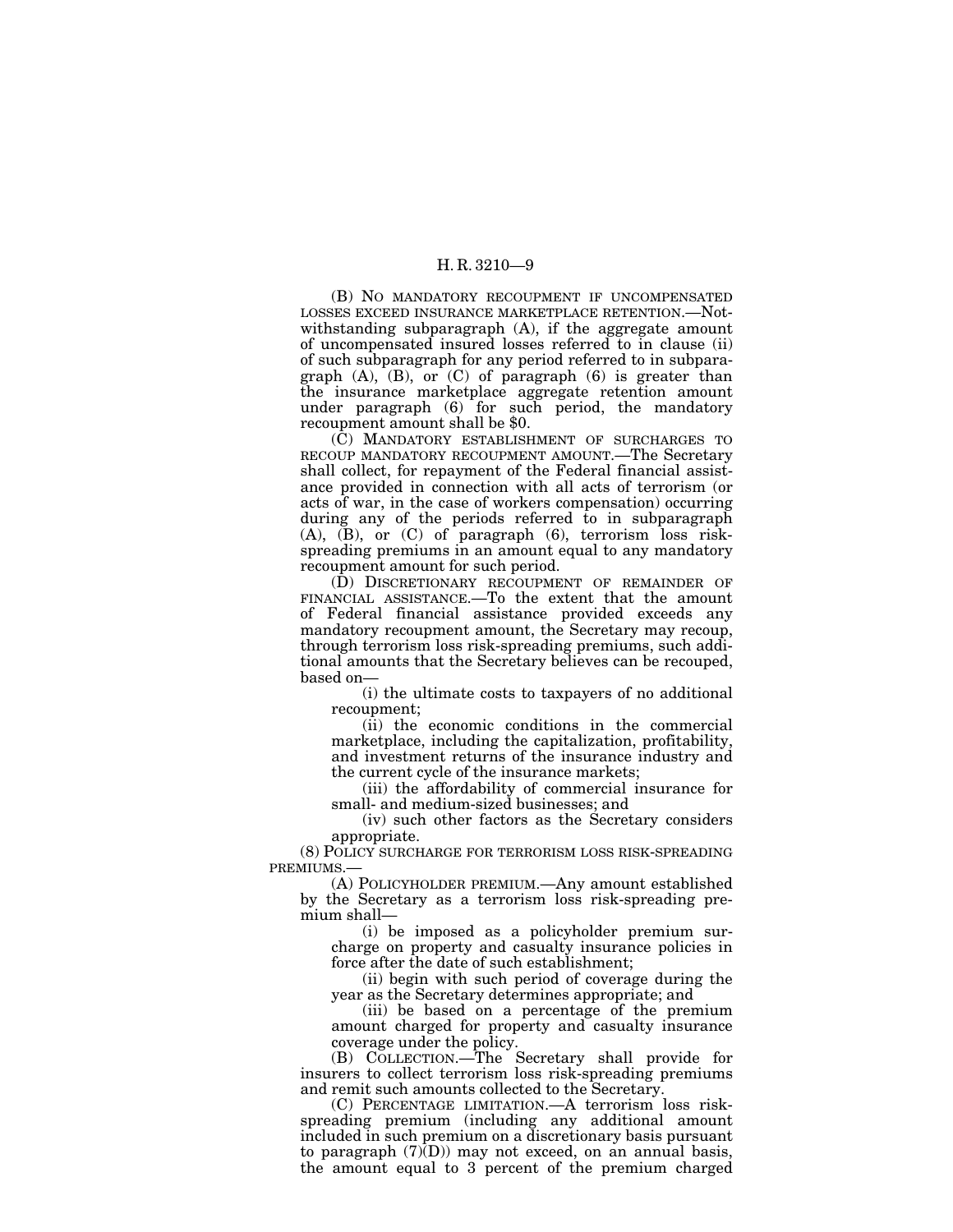for property and casualty insurance coverage under the policy.

(D) ADJUSTMENT FOR URBAN AND SMALLER COMMERCIAL AND RURAL AREAS AND DIFFERENT LINES OF INSURANCE.-

(i) ADJUSTMENTS.—In determining the method and manner of imposing terrorism loss risk-spreading premiums, including the amount of such premiums, the Secretary shall take into consideration—

(I) the economic impact on commercial centers of urban areas, including the effect on commercial rents and commercial insurance premiums, particularly rents and premiums charged to small businesses, and the availability of lease space and commercial insurance within urban areas;

(II) the risk factors related to rural areas and smaller commercial centers, including the potential exposure to loss and the likely magnitude of such loss, as well as any resulting cross-subsidization that might result; and

(III) the various exposures to terrorism risk for different lines of insurance.

(ii) RECOUPMENT OF ADJUSTMENTS.—Any mandatory recoupment amounts not collected by the Secretary because of adjustments under this subparagraph shall be recouped through additional terrorism loss riskspreading premiums.

(E) TIMING OF PREMIUMS.—The Secretary may adjust the timing of terrorism loss risk-spreading premiums to provide for equivalent application of the provisions of this title to policies that are not based on a calendar year, or to apply such provisions on a daily, monthly, or quarterly basis, as appropriate.

(f) CAPTIVE INSURERS AND OTHER SELF-INSURANCE ARRANGE-MENTS.—The Secretary may, in consultation with the NAIC or the appropriate State regulatory authority, apply the provisions of this title, as appropriate, to other classes or types of captive insurers and other self-insurance arrangements by municipalities and other entities (such as workers' compensation self-insurance programs and State workers' compensation reinsurance pools), but only if such application is determined before the occurrence of an act of terrorism in which such an entity incurs an insured loss and all of the provisions of this title are applied comparably to such entities.

(g) REINSURANCE TO COVER EXPOSURE.—

(1) OBTAINING COVERAGE.—This title may not be construed to limit or prevent insurers from obtaining reinsurance coverage for insurer deductibles or insured losses retained by insurers pursuant to this section, nor shall the obtaining of such coverage affect the calculation of such deductibles or retentions.

(2) LIMITATION ON FINANCIAL ASSISTANCE.—The amount of financial assistance provided pursuant to this section shall not be reduced by reinsurance paid or payable to an insurer from other sources, except that recoveries from such other sources, taken together with financial assistance for the Transition Period or a Program Year provided pursuant to this section, may not exceed the aggregate amount of the insurer's insured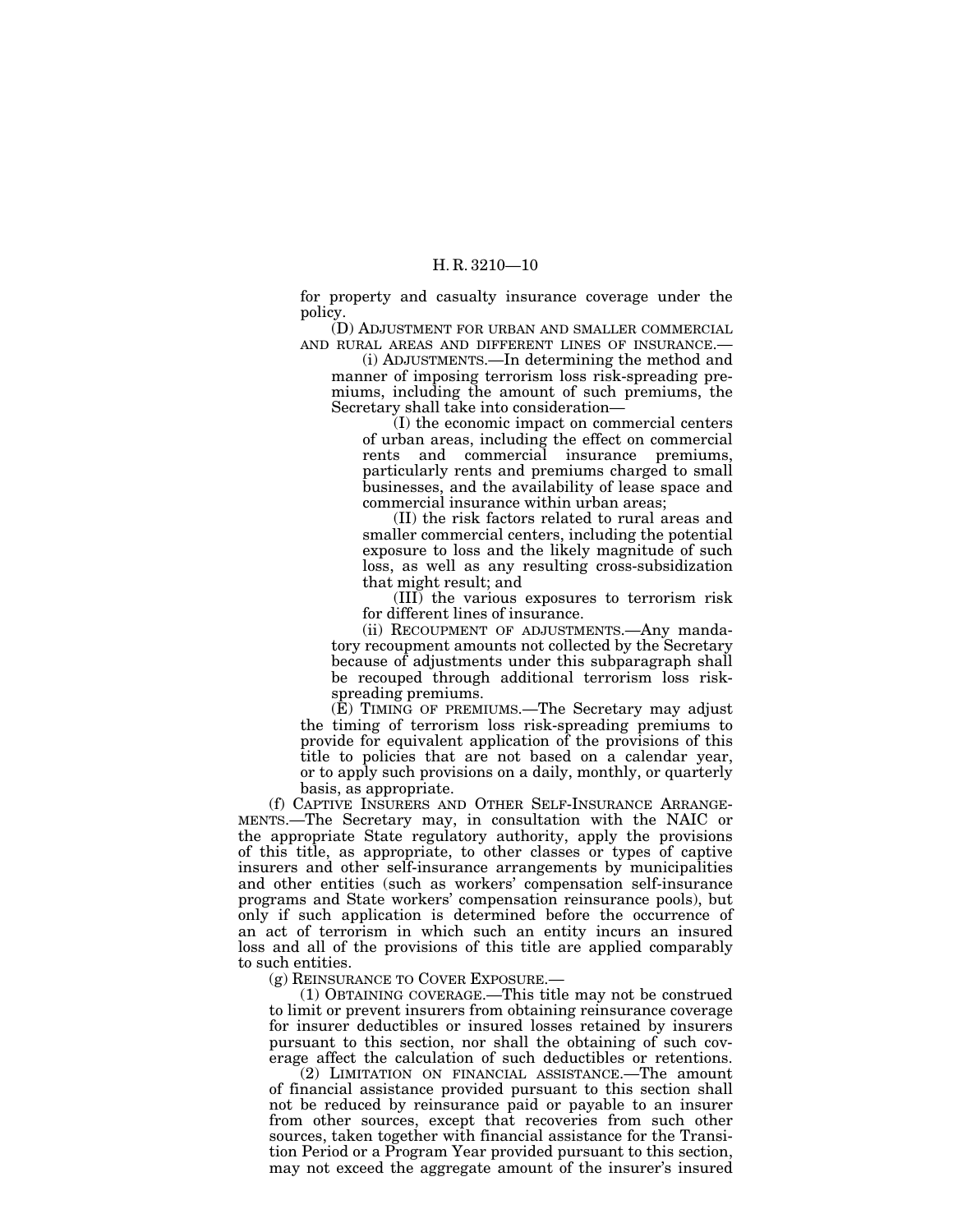losses for such period. If such recoveries and financial assistance for the Transition Period or a Program Year exceed such aggregate amount of insured losses for that period and there is no agreement between the insurer and any reinsurer to the contrary, an amount in excess of such aggregate insured losses shall be returned to the Secretary.

(h) GROUP LIFE INSURANCE STUDY.—

(1) STUDY.—The Secretary shall study, on an expedited basis, whether adequate and affordable catastrophe reinsurance for acts of terrorism is available to life insurers in the United States that issue group life insurance, and the extent to which the threat of terrorism is reducing the availability of group life insurance coverage for consumers in the United States.

(2) CONDITIONAL COVERAGE.—To the extent that the Secretary determines that such coverage is not or will not be reasonably available to both such insurers and consumers, the Secretary shall, in consultation with the NAIC—

(A) apply the provisions of this title, as appropriate, to providers of group life insurance; and

(B) provide such restrictions, limitations, or conditions with respect to any financial assistance provided that the Secretary deems appropriate, based on the study under paragraph (1).

(i) STUDY AND REPORT.—

(1) STUDY.—The Secretary, after consultation with the NAIC, representatives of the insurance industry, and other experts in the insurance field, shall conduct a study of the potential effects of acts of terrorism on the availability of life insurance and other lines of insurance coverage, including personal lines.

(2) REPORT.—Not later than 9 months after the date of enactment of this Act, the Secretary shall submit a report to the Congress on the results of the study conducted under paragraph (1).

#### **SEC. 104. GENERAL AUTHORITY AND ADMINISTRATION OF CLAIMS.**

(a) GENERAL AUTHORITY.—The Secretary shall have the powers and authorities necessary to carry out the Program, including authority—

(1) to investigate and audit all claims under the Program; and

(2) to prescribe regulations and procedures to effectively administer and implement the Program, and to ensure that all insurers and self-insured entities that participate in the Program are treated comparably under the Program.

(b) INTERIM RULES AND PROCEDURES.—The Secretary may issue interim final rules or procedures specifying the manner in which—

(1) insurers may file and certify claims under the Program;

(2) the Federal share of compensation for insured losses will be paid under the Program, including payments based on estimates of or actual insured losses;

(3) the Secretary may, at any time, seek repayment from or reimburse any insurer, based on estimates of insured losses under the Program, to effectuate the insured loss sharing provisions in section 103; and

(4) the Secretary will determine any final netting of payments under the Program, including payments owed to the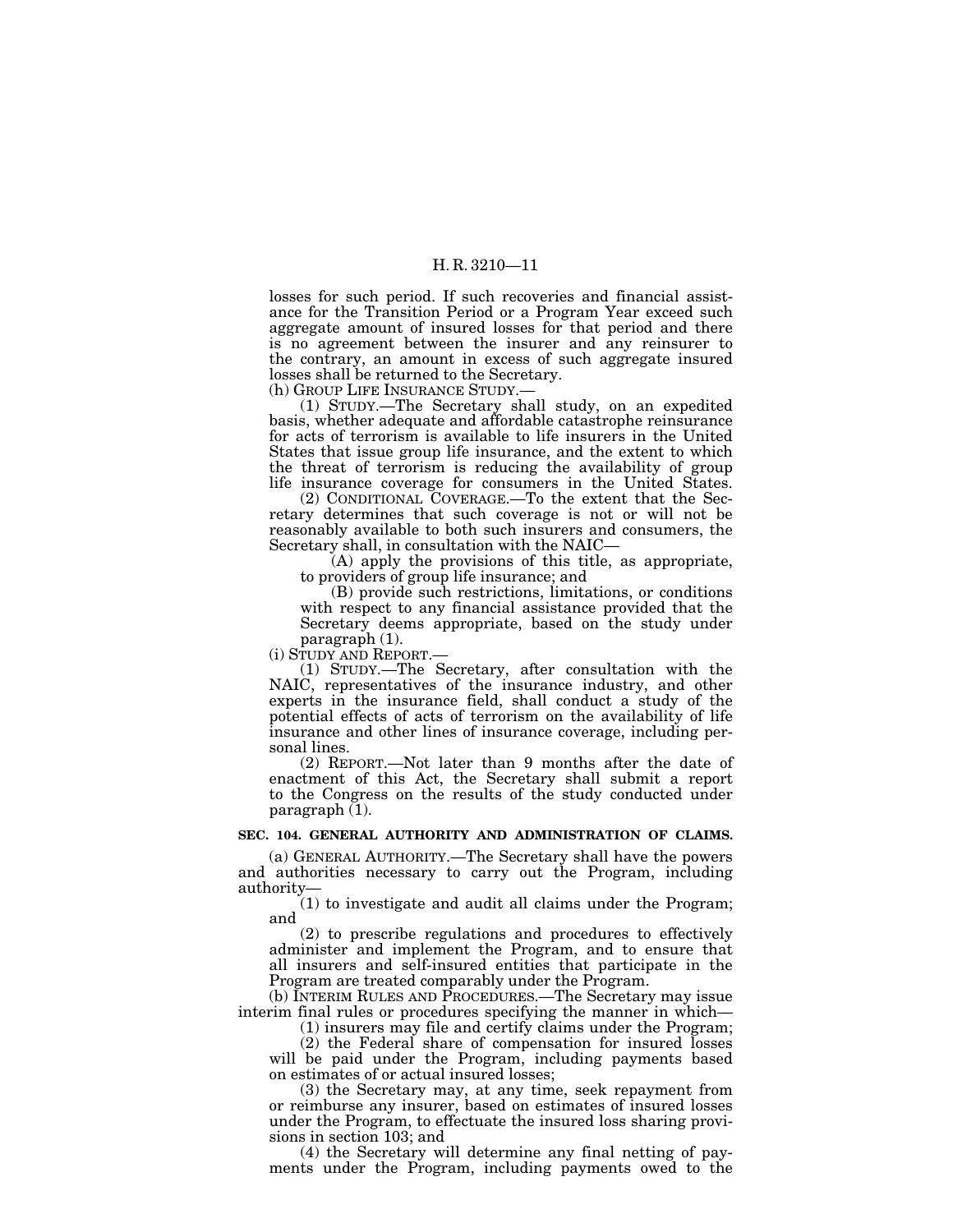Federal Government from any insurer and any Federal share of compensation for insured losses owed to any insurer, to effectuate the insured loss sharing provisions in section 103. (c) CONSULTATION.—The Secretary shall consult with the NAIC,

as the Secretary determines appropriate, concerning the Program.

(d) CONTRACTS FOR SERVICES.—The Secretary may employ persons or contract for services as may be necessary to implement the Program.

(e) CIVIL PENALTIES.— (1) IN GENERAL.—The Secretary may assess a civil monetary penalty in an amount not exceeding the amount under paragraph (2) against any insurer that the Secretary determines, on the record after opportunity for a hearing—

(A) has failed to charge, collect, or remit terrorism loss risk-spreading premiums under section 103(e) in accordance with the requirements of, or regulations issued under, this title;

(B) has intentionally provided to the Secretary erroneous information regarding premium or loss amounts;

(C) submits to the Secretary fraudulent claims under the Program for insured losses;

(D) has failed to provide the disclosures required under subsection (f); or

(E) has otherwise failed to comply with the provisions of, or the regulations issued under, this title.

(2) AMOUNT.—The amount under this paragraph is the greater of \$1,000,000 and, in the case of any failure to pay, charge, collect, or remit amounts in accordance with this title or the regulations issued under this title, such amount in dispute.

(3) RECOVERY OF AMOUNT IN DISPUTE.—A penalty under this subsection for any failure to pay, charge, collect, or remit amounts in accordance with this title or the regulations under this title shall be in addition to any such amounts recovered by the Secretary.

(f) SUBMISSION OF PREMIUM INFORMATION.—

(1) IN GENERAL.—The Secretary shall annually compile information on the terrorism risk insurance premium rates of insurers for the preceding year.

(2) ACCESS TO INFORMATION.—To the extent that such information is not otherwise available to the Secretary, the Secretary may require each insurer to submit to the NAIC terrorism risk insurance premium rates, as necessary to carry out paragraph (1), and the NAIC shall make such information available to the Secretary.

(3) AVAILABILITY TO CONGRESS.—The Secretary shall make information compiled under this subsection available to the Congress, upon request.<br>(g) FUNDING.—

(1) FEDERAL PAYMENTS.— There are hereby appropriated, out of funds in the Treasury not otherwise appropriated, such sums as may be necessary to pay the Federal share of compensation for insured losses under the Program.

(2) ADMINISTRATIVE EXPENSES.—There are hereby appropriated, out of funds in the Treasury not otherwise appropriated, such sums as may be necessary to pay reasonable costs of administering the Program.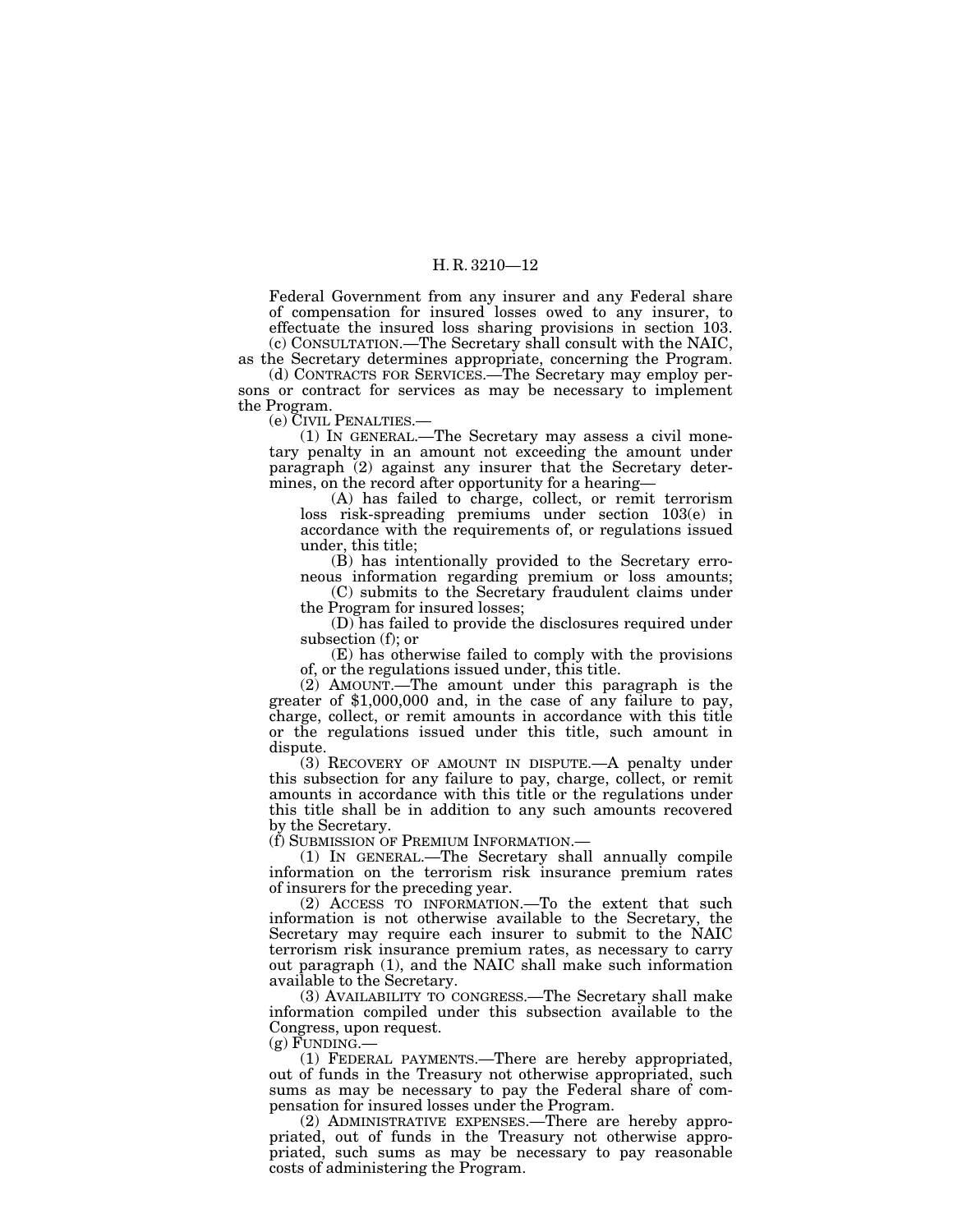#### **SEC. 105. PREEMPTION AND NULLIFICATION OF PRE-EXISTING TER-RORISM EXCLUSIONS.**

(a) GENERAL NULLIFICATION.—Any terrorism exclusion in a contract for property and casualty insurance that is in force on the date of enactment of this Act shall be void to the extent that it excludes losses that would otherwise be insured losses.

(b) GENERAL PREEMPTION.—Any State approval of any terrorism exclusion from a contract for property and casualty insurance that is in force on the date of enactment of this Act, shall be void to the extent that it excludes losses that would otherwise be insured losses.

(c) REINSTATEMENT OF TERRORISM EXCLUSIONS.—Notwithstanding subsections (a) and (b) or any provision of State law, an insurer may reinstate a preexisting provision in a contract for property and casualty insurance that is in force on the date of enactment of this Act and that excludes coverage for an act of terrorism only—

(1) if the insurer has received a written statement from the insured that affirmatively authorizes such reinstatement; or

 $(2)$  if-

(A) the insured fails to pay any increased premium charged by the insurer for providing such terrorism coverage; and

(B) the insurer provided notice, at least 30 days before any such reinstatement, of—

(i) the increased premium for such terrorism coverage; and

(ii) the rights of the insured with respect to such coverage, including any date upon which the exclusion would be reinstated if no payment is received.

#### **SEC. 106. PRESERVATION PROVISIONS.**

(a) STATE LAW.—Nothing in this title shall affect the jurisdiction or regulatory authority of the insurance commissioner (or any agency or office performing like functions) of any State over any insurer or other person—

(1) except as specifically provided in this title; and

(2) except that—

 $(A)$  the definition of the term "act of terrorism" in section 102 shall be the exclusive definition of that term for purposes of compensation for insured losses under this title, and shall preempt any provision of State law that is inconsistent with that definition, to the extent that such provision of law would otherwise apply to any type of insurance covered by this title;

(B) during the period beginning on the date of enactment of this Act and ending on December 31, 2003, rates and forms for terrorism risk insurance covered by this title and filed with any State shall not be subject to prior approval or a waiting period under any law of a State that would otherwise be applicable, except that nothing in this title affects the ability of any State to invalidate a rate as excessive, inadequate, or unfairly discriminatory, and, with respect to forms, where a State has prior approval authority, it shall apply to allow subsequent review of such forms; and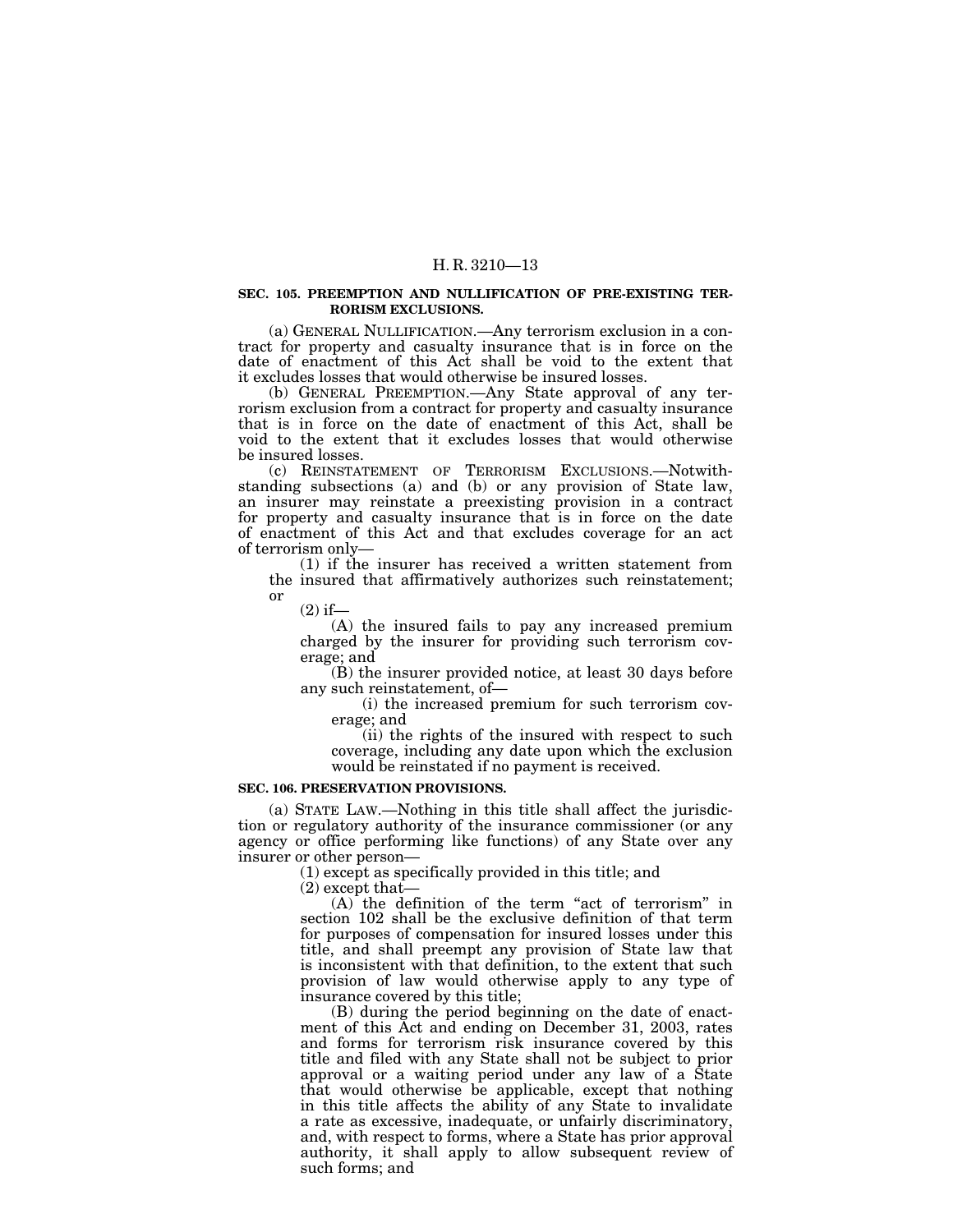(C) during the period beginning on the date of enactment of this Act and for so long as the Program is in effect, as provided in section 108, including authority in subsection 108(b), books and records of any insurer that are relevant to the Program shall be provided, or caused to be provided, to the Secretary, upon request by the Secretary, notwithstanding any provision of the laws of any State prohibiting or limiting such access.

(b) EXISTING REINSURANCE AGREEMENTS.—Nothing in this title shall be construed to alter, amend, or expand the terms of coverage under any reinsurance agreement in effect on the date of enactment of this Act. The terms and conditions of such an agreement shall be determined by the language of that agreement.

#### **SEC. 107. LITIGATION MANAGEMENT.**

(a) PROCEDURES AND DAMAGES.—

(1) IN GENERAL.—If the Secretary makes a determination pursuant to section 102 that an act of terrorism has occurred, there shall exist a Federal cause of action for property damage, personal injury, or death arising out of or resulting from such act of terrorism, which shall be the exclusive cause of action and remedy for claims for property damage, personal injury, or death arising out of or relating to such act of terrorism, except as provided in subsection (b).

(2) PREEMPTION OF STATE ACTIONS.—All State causes of action of any kind for property damage, personal injury, or death arising out of or resulting from an act of terrorism that are otherwise available under State law are hereby preempted, except as provided in subsection (b).

(3) SUBSTANTIVE LAW.—The substantive law for decision in any such action described in paragraph (1) shall be derived from the law, including choice of law principles, of the State in which such act of terrorism occurred, unless such law is otherwise inconsistent with or preempted by Federal law.

(4) JURISDICTION.—For each determination described in paragraph (1), not later than 90 days after the occurrence of an act of terrorism, the Judicial Panel on Multidistrict Litigation shall designate 1 district court or, if necessary, multiple district courts of the United States that shall have original and exclusive jurisdiction over all actions for any claim (including any claim for loss of property, personal injury, or death) relating to or arising out of an act of terrorism subject to this section. The Judicial Panel on Multidistrict Litigation shall select and assign the district court or courts based on the convenience of the parties and the just and efficient conduct of the proceedings. For purposes of personal jurisdiction, the district court or courts designated by the Judicial Panel on Multidistrict Litigation shall be deemed to sit in all judicial districts in the United States.

(5) PUNITIVE DAMAGES.—Any amounts awarded in an action under paragraph (1) that are attributable to punitive damages shall not count as insured losses for purposes of this title.

(b) EXCLUSION.—Nothing in this section shall in any way limit the liability of any government, an organization, or person who knowingly participates in, conspires to commit, aids and abets, or commits any act of terrorism with respect to which a determination described in subsection (a)(1) was made.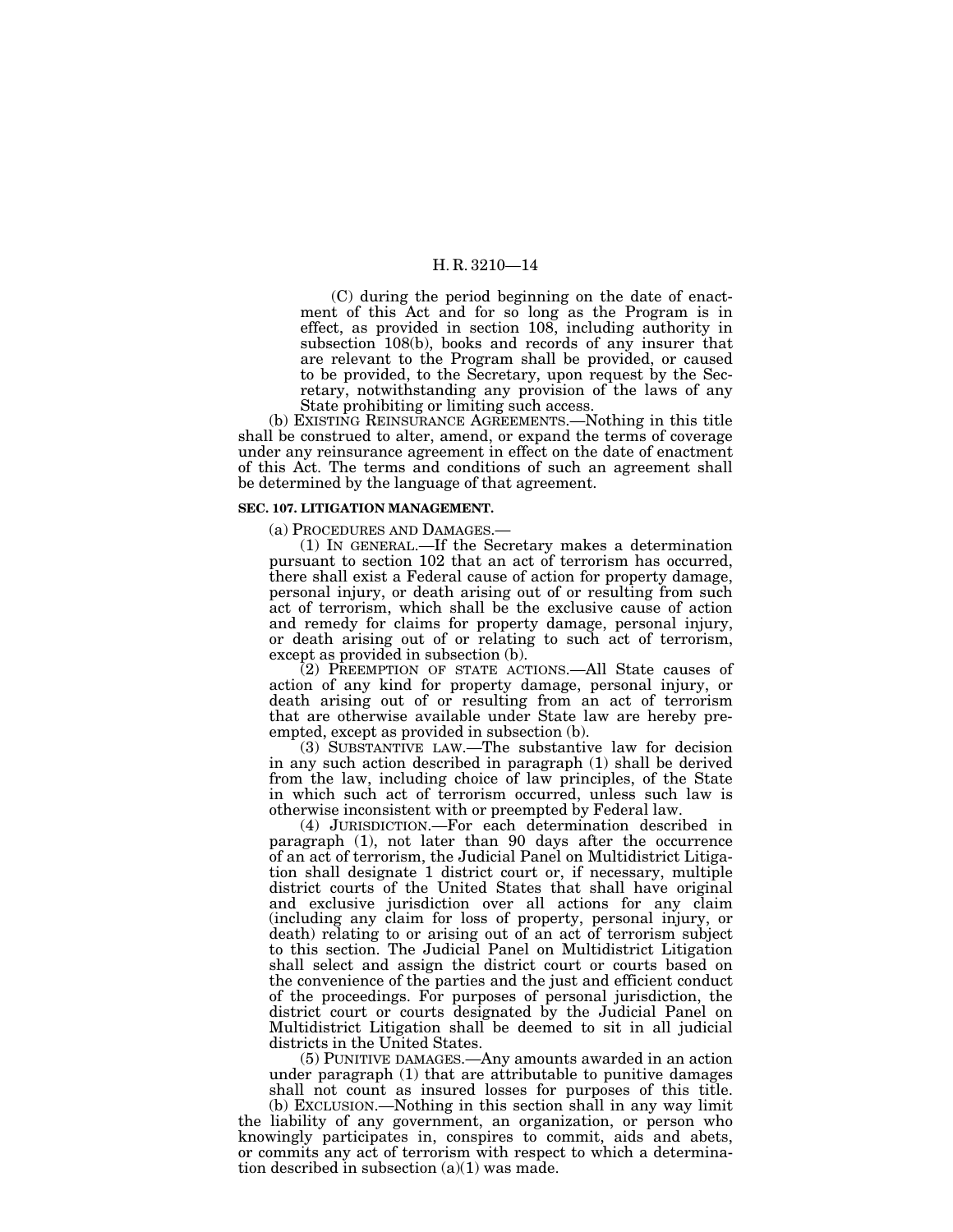(c) RIGHT OF SUBROGATION.—The United States shall have the right of subrogation with respect to any payment or claim paid by the United States under this title.

(d) RELATIONSHIP TO OTHER LAW.—Nothing in this section shall be construed to affect—

(1) any party's contractual right to arbitrate a dispute; or

(2) any provision of the Air Transportation Safety and System Stabilization Act (Public Law 107–42; 49 U.S.C. 40101 note.).

(e) EFFECTIVE PERIOD.—This section shall apply only to actions described in subsection (a)(1) that arise out of or result from acts of terrorism that occur or occurred during the effective period of the Program.

#### **SEC. 108. TERMINATION OF PROGRAM.**

(a) TERMINATION OF PROGRAM.—The Program shall terminate on December 31, 2005.

(b) CONTINUING AUTHORITY TO PAY OR ADJUST COMPENSA-TION.—Following the termination of the Program, the Secretary may take such actions as may be necessary to ensure payment, recoupment, reimbursement, or adjustment of compensation for insured losses arising out of any act of terrorism occurring during the period in which the Program was in effect under this title, in accordance with the provisions of section 103 and regulations promulgated thereunder.

(c) REPEAL; SAVINGS CLAUSE.—This title is repealed on the final termination date of the Program under subsection (a), except that such repeal shall not be construed—

(1) to prevent the Secretary from taking, or causing to be taken, such actions under subsection (b) of this section, paragraph  $(4)$ ,  $(5)$ ,  $(6)$ ,  $(7)$ , or  $(8)$  of section 103 $(e)$ , or subsection  $(a)(1)$ ,  $(c)$ ,  $(d)$ , or  $(e)$  of section 104, as in effect on the day before the date of such repeal, or applicable regulations promulgated thereunder, during any period in which the authority of the Secretary under subsection (b) of this section is in effect; or

(2) to prevent the availability of funding under section 104(g) during any period in which the authority of the Secretary under subsection (b) of this section is in effect.

(d) STUDY AND REPORT ON THE PROGRAM.—

(1) STUDY.—The Secretary, in consultation with the NAIC, representatives of the insurance industry and of policy holders, other experts in the insurance field, and other experts as needed, shall assess the effectiveness of the Program and the likely capacity of the property and casualty insurance industry to offer insurance for terrorism risk after termination of the Program, and the availability and affordability of such insurance for various policyholders, including railroads, trucking, and public transit.

(2) REPORT.—The Secretary shall submit a report to the Congress on the results of the study conducted under paragraph (1) not later than June 30, 2005.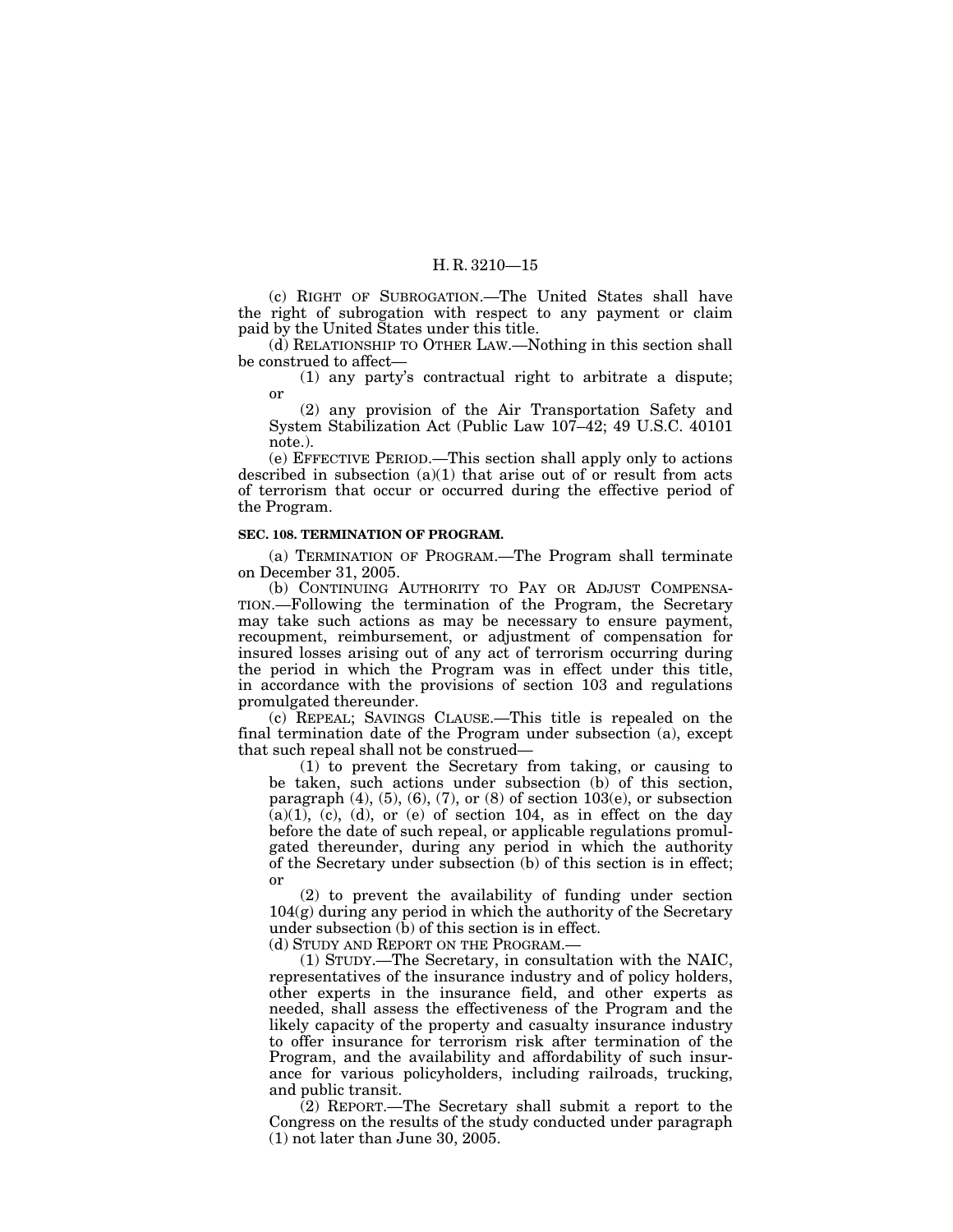# **TITLE II—TREATMENT OF TERRORIST ASSETS**

#### **SEC. 201. SATISFACTION OF JUDGMENTS FROM BLOCKED ASSETS OF TERRORISTS, TERRORIST ORGANIZATIONS, AND STATE SPONSORS OF TERRORISM.**

(a) IN GENERAL.—Notwithstanding any other provision of law, and except as provided in subsection (b), in every case in which a person has obtained a judgment against a terrorist party on a claim based upon an act of terrorism, or for which a terrorist party is not immune under section 1605(a)(7) of title 28, United States Code, the blocked assets of that terrorist party (including the blocked assets of any agency or instrumentality of that terrorist party) shall be subject to execution or attachment in aid of execution in order to satisfy such judgment to the extent of any compensatory damages for which such terrorist party has been adjudged liable.<br>(b) PRESIDENTIAL WAIVER.—

(1) IN GENERAL.—Subject to paragraph (2), upon determining on an asset-by-asset basis that a waiver is necessary in the national security interest, the President may waive the requirements of subsection (a) in connection with (and prior to the enforcement of) any judicial order directing attachment in aid of execution or execution against any property subject to the Vienna Convention on Diplomatic Relations or the Vienna Convention on Consular Relations.

(2) EXCEPTION.—A waiver under this subsection shall not apply to—

(A) property subject to the Vienna Convention on Diplomatic Relations or the Vienna Convention on Consular Relations that has been used by the United States for any nondiplomatic purpose (including use as rental property), or the proceeds of such use; or

(B) the proceeds of any sale or transfer for value to a third party of any asset subject to the Vienna Convention on Diplomatic Relations or the Vienna Convention on Consular Relations.

(c) SPECIAL RULE FOR CASES AGAINST IRAN.—Section 2002 of the Victims of Trafficking and Violence Protection Act of 2000 (Public Law 106–386; 114 Stat. 1542), as amended by section 686 of Public Law  $107-228$ , is further amended of Public Law 107–228, is further amended— (1) in subsection (a)(2)(A)(ii), by striking ''July 27, 2000,

or January 16, 2002'' and inserting ''July 27, 2000, any other date before October 28, 2000, or January 16, 2002'';

(2) in subsection  $(b)(2)(B)$ , by inserting after "the date of enactment of this Act'' the following: ''(less amounts therein as to which the United States has an interest in subrogation pursuant to subsection (c) arising prior to the date of entry of the judgment or judgments to be satisfied in whole or in part hereunder)'';

(3) by redesignating subsections (d), (e), and (f) as subsections (e), (f), and (g), respectively; and

(4) by inserting after subsection (c) the following new subsection (d):

''(d) DISTRIBUTION OF ACCOUNT BALANCES AND PROCEEDS INAD- EQUATE TO SATISFY FULL AMOUNT OF COMPENSATORY AWARDS AGAINST IRAN.—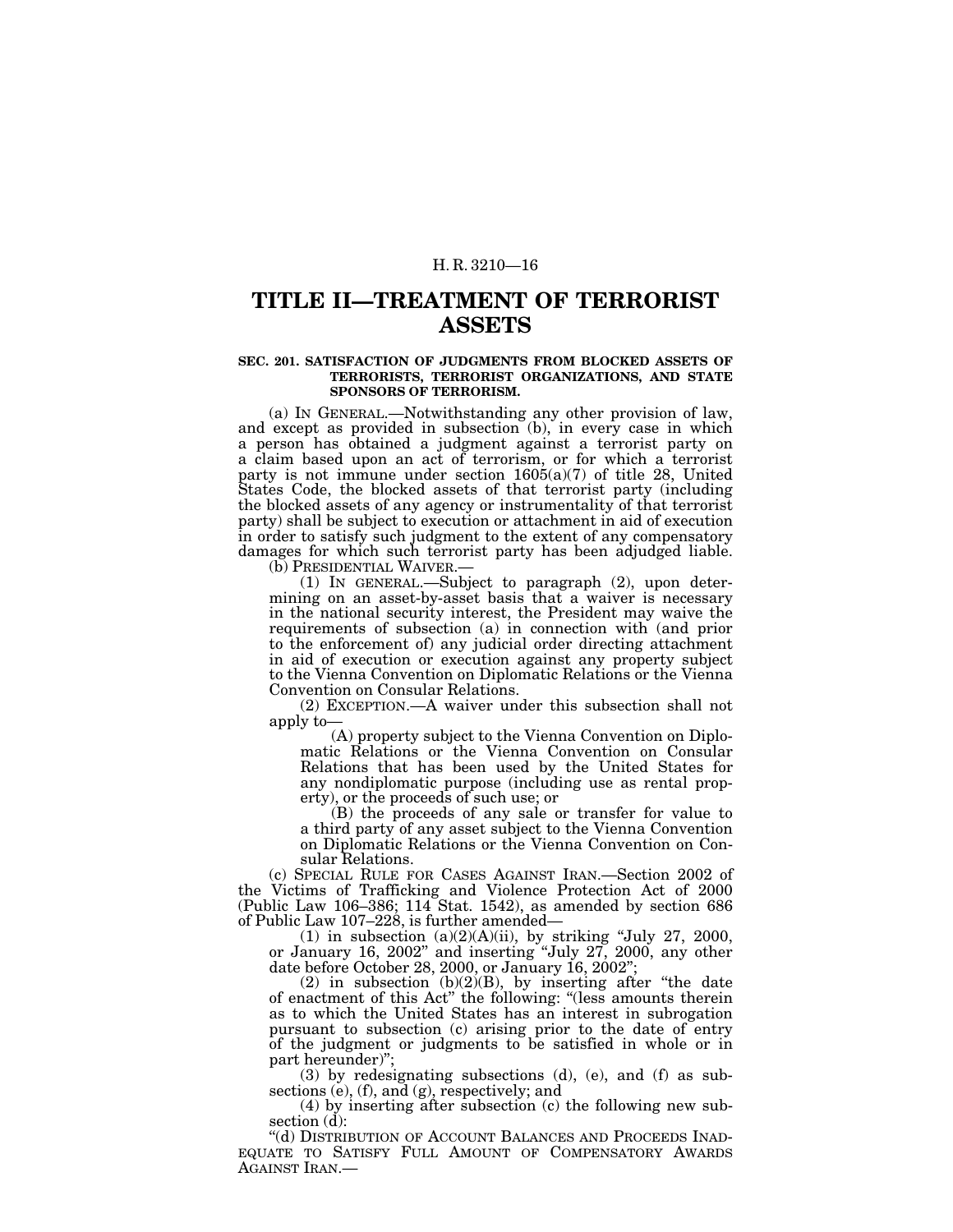''(1) PRIOR JUDGMENTS.—

"(A) In GENERAL.—In the event that the Secretary determines that 90 percent of the amounts available to be paid under subsection (b)(2) are inadequate to pay the total amount of compensatory damages awarded in judgments issued as of the date of the enactment of this subsection in cases identified in subsection  $(a)(2)(A)$  with respect to Iran, the Secretary shall, not later than 60 days after such date, make payment from such amounts available to be paid under subsection (b)(2) to each party to which such a judgment has been issued in an amount equal to a share, calculated under subparagraph (B), of 90 percent of the amounts available to be paid under subsection (b)(2) that have not been subrogated to the United States under this Act as of the date of enactment of this subsection.

''(B) CALCULATION OF PAYMENTS.—The share that is payable to a person under subparagraph (A), including any person issued a final judgment as of the date of enactment of this subsection in a suit filed on a date added by the amendment made by section 686 of Public Law 107–228, shall be equal to the proportion that the amount of unpaid compensatory damages awarded in a final judgment issued to that person bears to the total amount of all unpaid compensatory damages awarded to all persons to whom such judgments have been issued as of the date of enactment of this subsection in cases identified in subsection  $(a)(2)(A)$  with respect to Iran.

''(2) SUBSEQUENT JUDGMENT.—

''(A) IN GENERAL.—The Secretary shall pay to any person awarded a final judgment after the date of enactment of this subsection, in the case filed on January 16, 2002, and identified in subsection (a)(2)(A) with respect to Iran, an amount equal to a share, calculated under subparagraph (B), of the balance of the amounts available to be paid under subsection  $(b)(2)$  that remain following the disbursement of all payments as provided by paragraph (1). The Secretary shall make such payment not later than 30 days after such judgment is awarded.

''(B) CALCULATION OF PAYMENTS.—To the extent that funds are available, the amount paid under subparagraph (A) to such person shall be the amount the person would have been paid under paragraph (1) if the person had been awarded the judgment prior to the date of enactment of this subsection.

''(3) ADDITIONAL PAYMENTS.—

''(A) IN GENERAL.—Not later than 30 days after the disbursement of all payments under paragraphs (1) and (2), the Secretary shall make an additional payment to each person who received a payment under paragraph (1) or (2) in an amount equal to a share, calculated under subparagraph (B), of the balance of the amounts available to be paid under subsection  $(b)(2)$  that remain following the disbursement of all payments as provided by paragraphs  $(1)$  and  $(2)$ .

''(B) CALCULATION OF PAYMENTS.—The share payable under subparagraph (A) to each such person shall be equal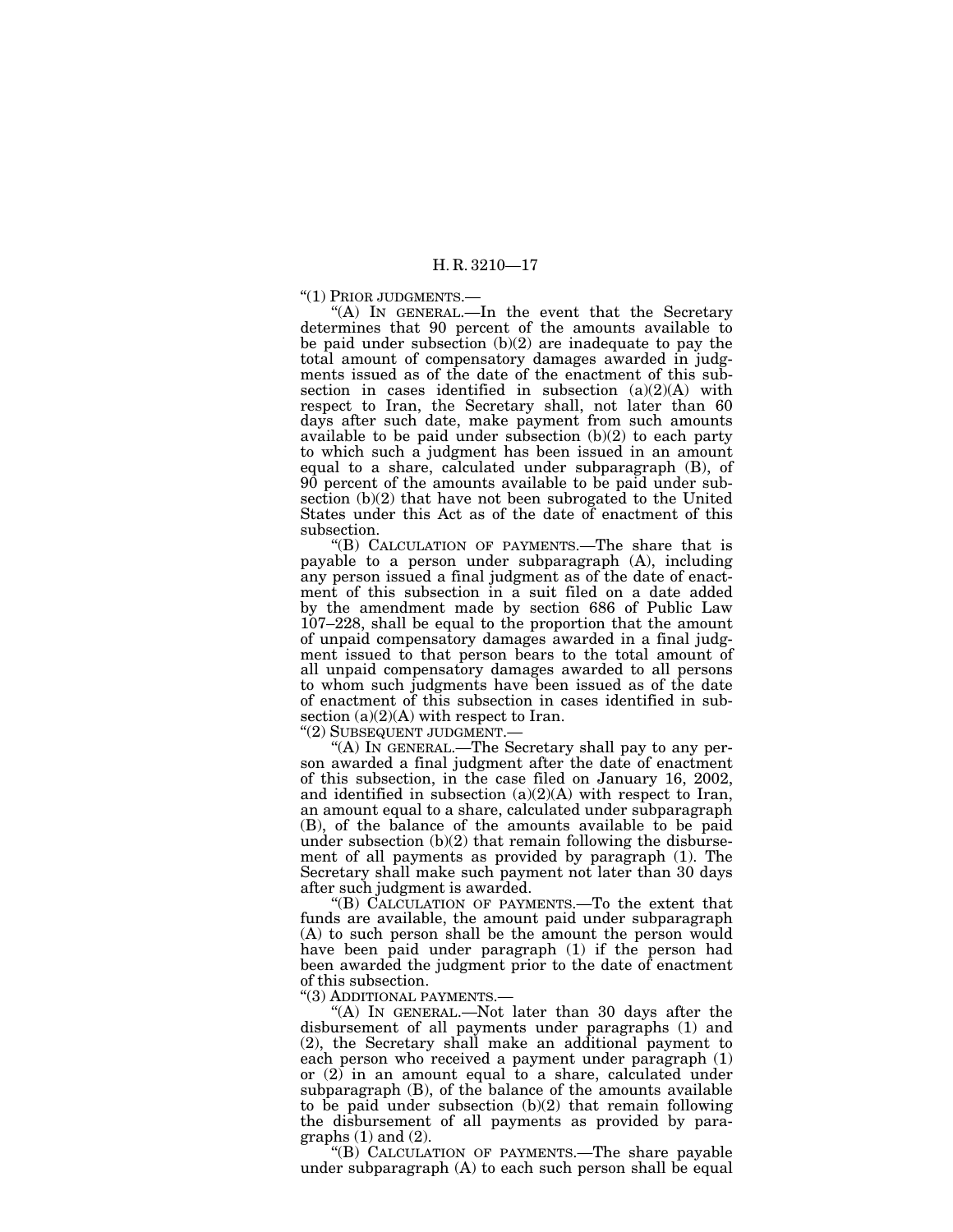to the proportion that the amount of compensatory damages awarded that person bears to the total amount of all compensatory damages awarded to all persons who received a payment under paragraph (1) or (2).

''(4) STATUTORY CONSTRUCTION.—Nothing in this subsection shall bar, or require delay in, enforcement of any judgment to which this subsection applies under any procedure or against assets otherwise available under this section or under any other provision of law.

''(5) CERTAIN RIGHTS AND CLAIMS NOT RELINQUISHED.—Any person receiving less than the full amount of compensatory damages awarded to that party in a judgment to which this subsection applies shall not be required to make the election set forth in subsection  $(a)(2)(B)$  or, with respect to subsection  $(a)(2)(D)$ , the election relating to relinquishment of any right to execute or attach property that is subject to section 1610(f)(1)(A) of title 28, United States Code, except that such person shall be required to relinquish rights set forth—

"(A) in subsection  $(a)(2)(C)$ ; and

"(B) in subsection  $(a)(2)(D)$  with respect to enforcement against property that is at issue in claims against the United States before an international tribunal or that is the subject of awards by such tribunal.

''(6) GUIDELINES FOR ESTABLISHING CLAIMS OF A RIGHT TO PAYMENT.—The Secretary may promulgate reasonable guidelines through which any person claiming a right to payment under this section may inform the Secretary of the basis for such claim, including by submitting a certified copy of the final judgment under which such right is claimed and by providing commercially reasonable payment instructions. The Secretary shall take all reasonable steps necessary to ensure, to the maximum extent practicable, that such guidelines shall not operate to delay or interfere with payment under this section.''.

(d) DEFINITIONS.—In this section, the following definitions shall apply:

(1) ACT OF TERRORISM.—The term ''act of terrorism'' means—

(A) any act or event certified under section 102(1); or

(B) to the extent not covered by subparagraph (A), any terrorist activity (as defined in section  $212(a)(3)(B)(iii)$ of the Immigration and Nationality Act (8 U.S.C.  $1182(a)(3)(B(iii))$ .<br>(2) BLOCKED ASSET.—The term "blocked asset" means—

(A) any asset seized or frozen by the United States under section 5(b) of the Trading With the Enemy Act (50 U.S.C. App. 5(b)) or under sections 202 and 203 of the International Emergency Economic Powers Act (50 U.S.C. 1701; 1702); and

(B) does not include property that— (i) is subject to a license issued by the United States Government for final payment, transfer, or disposition by or to a person subject to the jurisdiction of the United States in connection with a transaction for which the issuance of such license has been specifically required by statute other than the International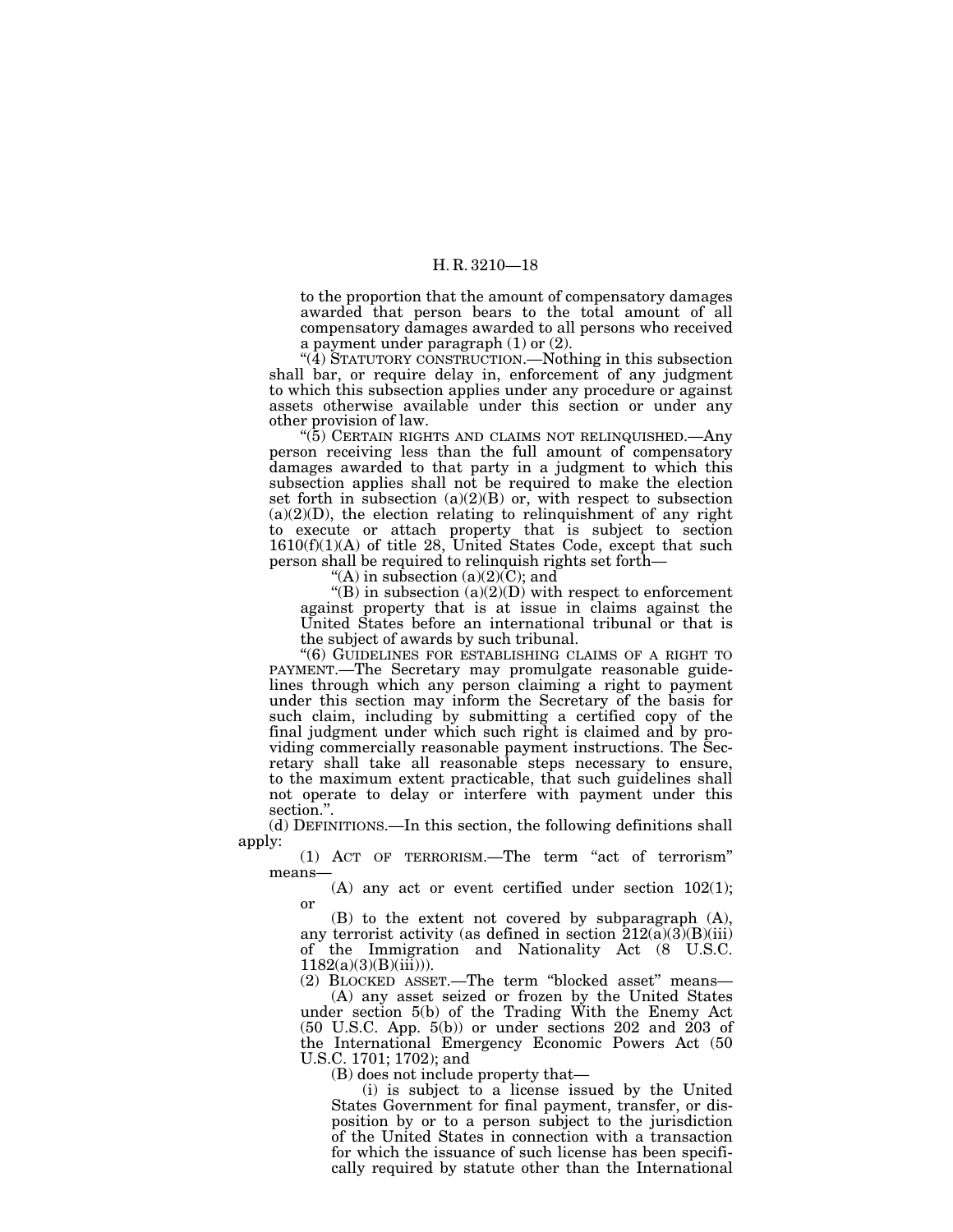Emergency Economic Powers Act (50 U.S.C. 1701 et seq.) or the United Nations Participation Act of 1945 (22 U.S.C. 287 et seq.); or

(ii) in the case of property subject to the Vienna Convention on Diplomatic Relations or the Vienna Convention on Consular Relations, or that enjoys equivalent privileges and immunities under the law of the United States, is being used exclusively for diplomatic or consular purposes.

(3) CERTAIN PROPERTY.—The term ''property subject to the Vienna Convention on Diplomatic Relations or the Vienna Convention on Consular Relations'' and the term ''asset subject to the Vienna Convention on Diplomatic Relations or the Vienna Convention on Consular Relations'' mean any property or asset, respectively, the attachment in aid of execution or execution of which would result in a violation of an obligation of the United States under the Vienna Convention on Diplomatic Relations or the Vienna Convention on Consular Relations, as the case may be.

(4) TERRORIST PARTY.—The term ''terrorist party'' means a terrorist, a terrorist organization (as defined in section 212(a)(3)(B)(vi) of the Immigration and Nationality Act (8 U.S.C.  $1182(a)(3)(B)(vi)$ , or a foreign state designated as a state sponsor of terrorism under section 6(j) of the Export Administration Act of 1979 (50 U.S.C. App. 2405(j)) or section 620A of the Foreign Assistance Act of 1961 (22 U.S.C. 2371).

# **TITLE III—FEDERAL RESERVE BOARD PROVISIONS**

#### **SEC. 301. CERTAIN AUTHORITY OF THE BOARD OF GOVERNORS OF THE FEDERAL RESERVE SYSTEM.**

Section 11 of the Federal Reserve Act (12 U.S.C. 248) is amended by adding at the end the following new subsection:

" $(r)(1)$  Any action that this Act provides may be taken only upon the affirmative vote of 5 members of the Board may be taken upon the unanimous vote of all members then in office if there are fewer than 5 members in office at the time of the action.

 $\mathcal{L}(2)(A)$  Any action that the Board is otherwise authorized to take under section 13(3) may be taken upon the unanimous vote of all available members then in office, if—

''(i) at least 2 members are available and all available members participate in the action;

''(ii) the available members unanimously determine that—

''(I) unusual and exigent circumstances exist and the borrower is unable to secure adequate credit accommodations from other sources;

''(II) action on the matter is necessary to prevent, correct, or mitigate serious harm to the economy or the stability of the financial system of the United States;

 $\dot{H}$ (III) despite the use of all means available (including) all available telephonic, telegraphic, and other electronic means), the other members of the Board have not been able to be contacted on the matter; and